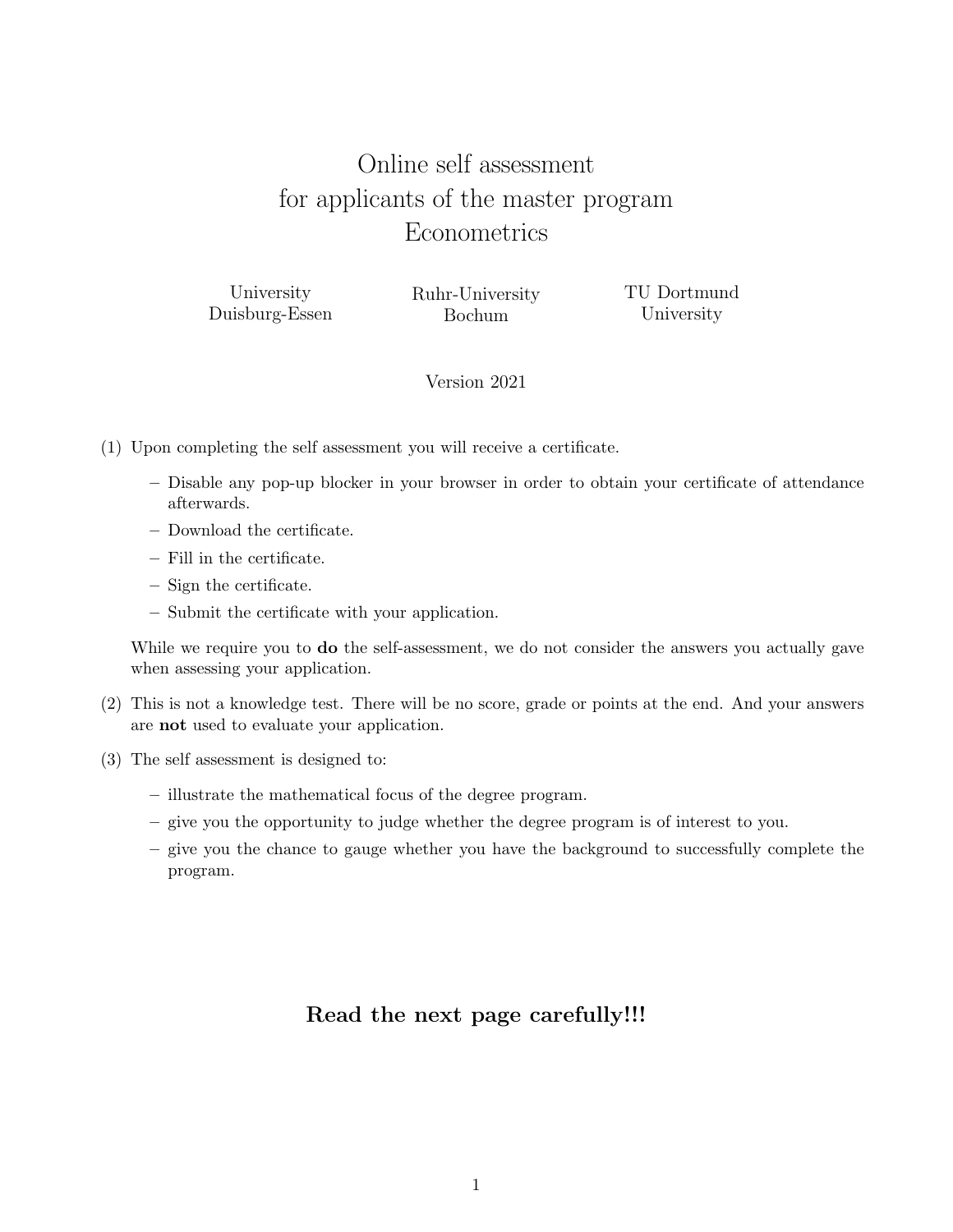# Information on self assessment - read carefully!

• Completion of the self assessment is required to apply for the master program Econometrics.

After completing the self assessment, you obtain a certificate, which you have to: (i) fill in, (ii) sign, and (iii) submit during the application process.

- This is **not** an entry test! It is a **self** assessment!
- You are not expected to be able to answer all the questions.
- You should assess whether:
	- (i) you have a sufficient mathematical background that you believe that with the corresponding effort you will be able to answer such questions.
	- (ii) you are motivated to learn how to answer such questions.

# Structure of the self assessment - read carefully!

- You will be given multiple choice questions from the areas of mathematics, statistics, econometrics and economics along with a set of possible answers.
- Do not answer the actual question. You should assess your (expected) ability to answer the question!
- To gauge your own assessment of your ability to answer the questions you should choose one of the following responses for each question:
	- (A) I know the correct answer(s).
	- (B) I could work out the correct answer(s) given enough time.
	- (C) I understand the question, but I have no idea how to work out the correct answer(s).
	- (D) I don't understand the question.
- To provide your self assessment, please use the input mask available on the 'EvaSys' website:

[https://evaluation.tu-dortmund.de/evasys/online.php?p=38AHR]( https://evaluation.tu-dortmund.de/evasys/online.php?p=38AHR)

The questions in the online form are numbered as below.

• You should not interrupt filling in the online form. You need to provide an answer to every question in the online form.

# Purpose of the self assessment - read carefully!

- We want to emphasize to you the mathematical focus of the degree program.
- Having gone through all the questions of the self assessment you should ask yourself:
	- (Motivation) Do I want to learn about these things? Do I find understanding these things interesting?
	- (Background) Do I think I have a background to be able to acquire the skills needed to answer these questions?

If you do not answer these last two points with yes, then the Econometrics master might not be the right program for you.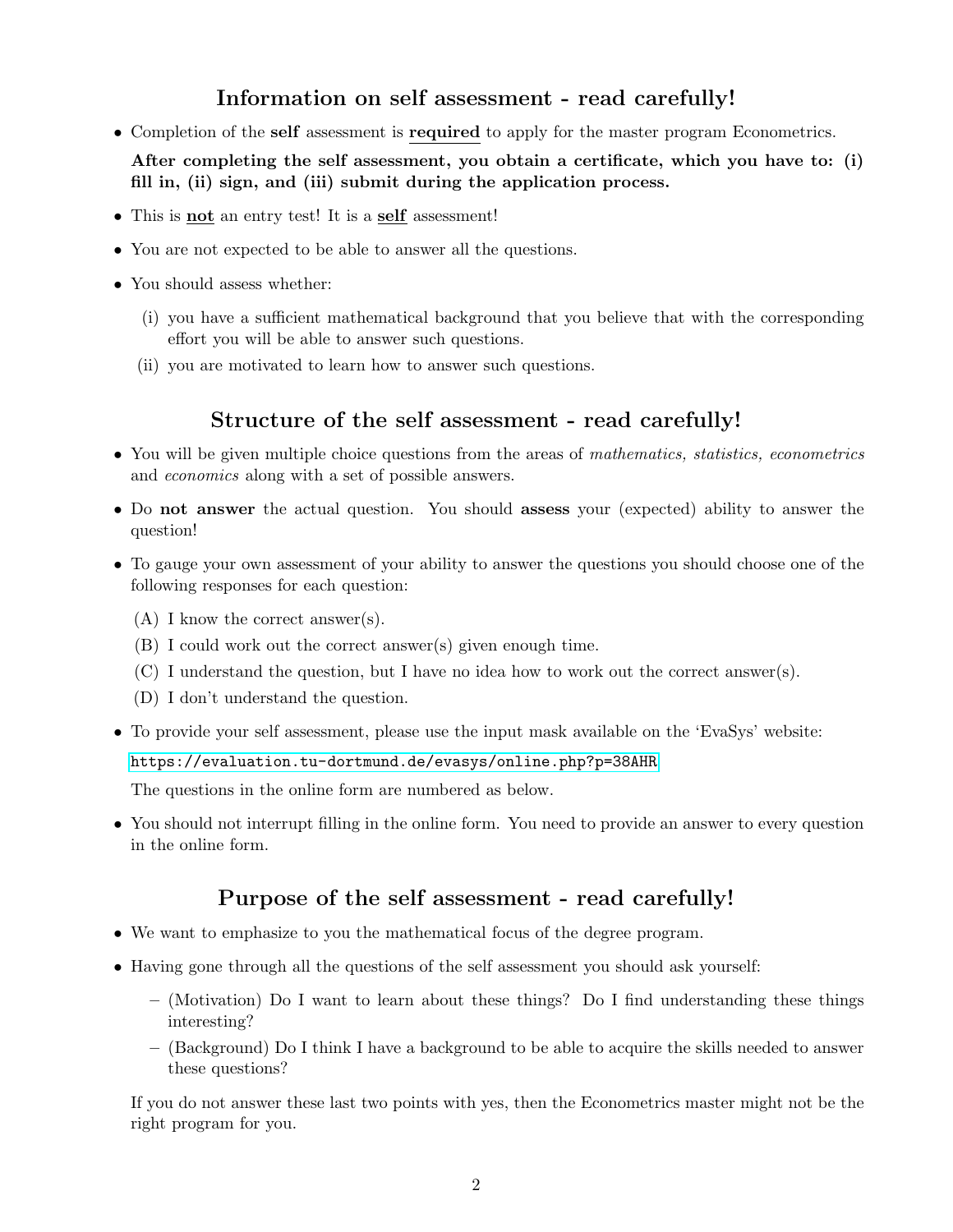# 1 Mathematics

- The symbol ln denotes the natural logarithm, that is, with base  $e$ .
- The symbols  $\mathbb{Z}, \mathbb{Q}, \mathbb{R}, \mathbb{C}$  denote the sets of integers, rational numbers, real numbers, and complex numbers, respectively.

## 1.1 Calculus

Question 1. For  $a \in \mathbb{R}$ , which statements do hold for the one-sided limit  $\lim_{x \to a^+} \frac{\ln(x-a)}{\ln(e^x - e^a)}$  $\frac{\ln(x-a)}{\ln(e^x-e^a)}$ ?

- a) The limit exists.
- b) Its value is 0.
- c) Its value is 1.
- d) Its value is  $e^a$ .

**Question 2.** Which statements do hold for the definite integral  $\int_0^{\pi}$ 0  $e^{\cos x}\sin x\,dx$ ?

- a) The antiderivative is not explicitly calculable.
- b) The definite integral has a finite value.
- c) Its value is  $e \frac{1}{\cdot}$  $\frac{1}{e}$ .
- d) Its value is 0.

Question 3. The following figure shows the graph of the derivative  $f'$  of a function f, where f is continuous on the interval [0, 4] and differentiable on the interval (0, 4). Which of the following statements give the correct ordering of the function values  $f(0)$ ,  $f(2)$ , and  $f(4)$ ?



- a)  $f(0) < f(4)$
- b)  $f(4) < f(2)$
- c)  $f(2) \le f(0)$
- d)  $f(4) = f(2)$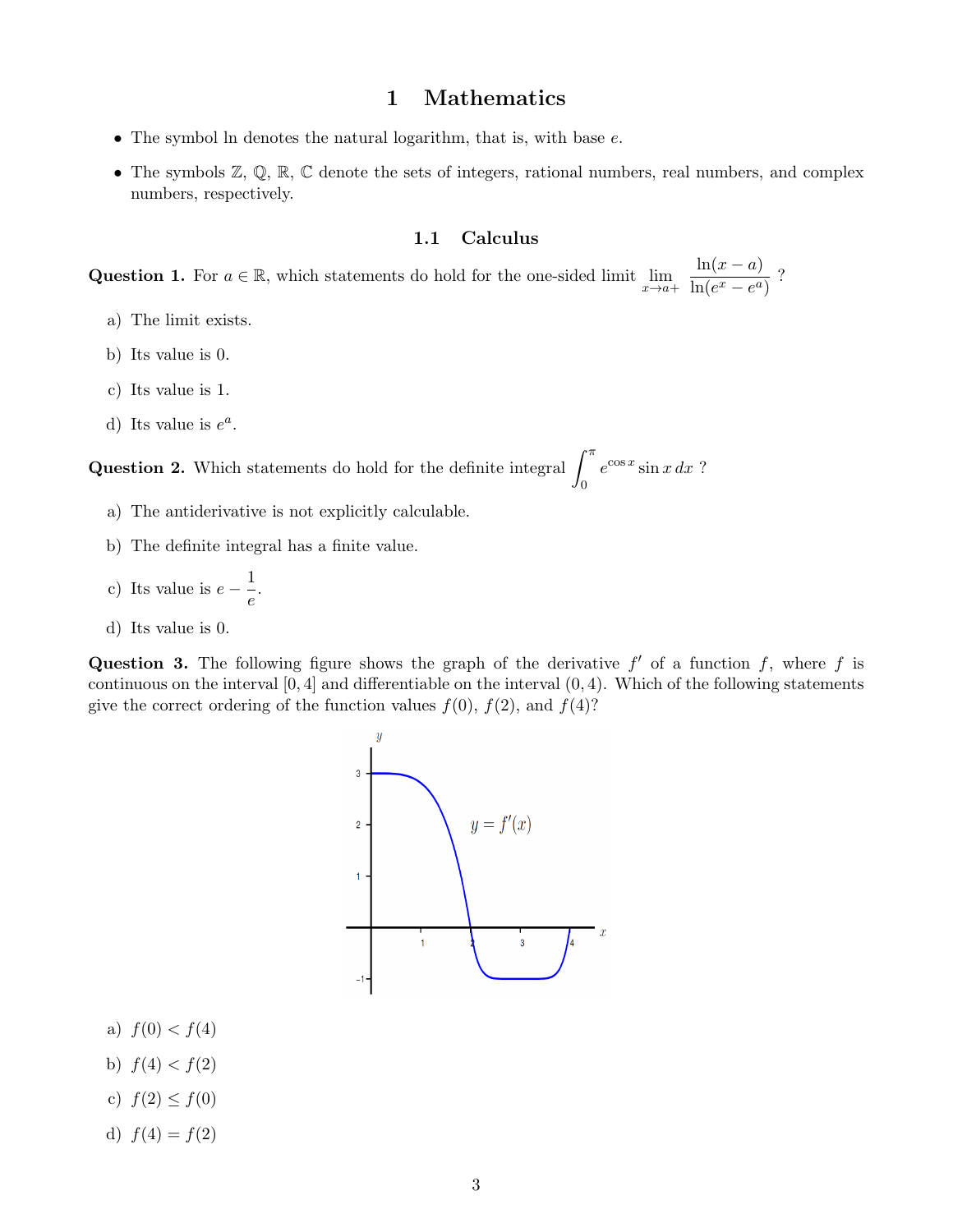**Question 4.** Let f be the function defined by the series  $f(x) = \sum_{n=0}^{\infty}$  $n=1$  $x^n$  $\frac{b}{n}$  for all x such that  $-1 < x < 1$ . Which statements do hold?

a) The series converges absolutely.

b) The derivative is 
$$
f'(x) = \sum_{n=1}^{\infty} x^n
$$

c) The derivative is  $f'(x) = \sum_{n=0}^{\infty}$  $n=0$  $x^n$ .

d) The derivative equals 
$$
f'(x) = \frac{1}{1-x}
$$
.

#### 1.2 Linear Algebra

Question 5. Consider the following system of linear equations

.

 $3x + 2y + z = 0$  $x + y + z = 0$  $- z = 0$ 

with solutions of the form  $(x, y, z)$  where  $x, y, z$  are real numbers. Which of the following statements are correct?

- a) The system is consistent.
- b) The sum of any two solutions is a solution.
- c) The system has a unique solution.
- d) The system has infinitely many solutions.

Question 6. Which are eigenvalues of the matrix

$$
\left(\begin{array}{rrr}3 & 2 & 5 \\ 0 & 2 & 3 \\ 0 & 1 & 4 \end{array}\right) ?
$$

a) 2

- b) 3
- c) 5
- d) 0

#### 1.3 Analytic Geometry

**Question 7.** Consider the solid in xyz-space, which contains all points  $(x, y, z)$  whose z-coordinate satisfies

$$
0 \le z \le 4 - x^2 - y^2
$$

. Which statements do hold?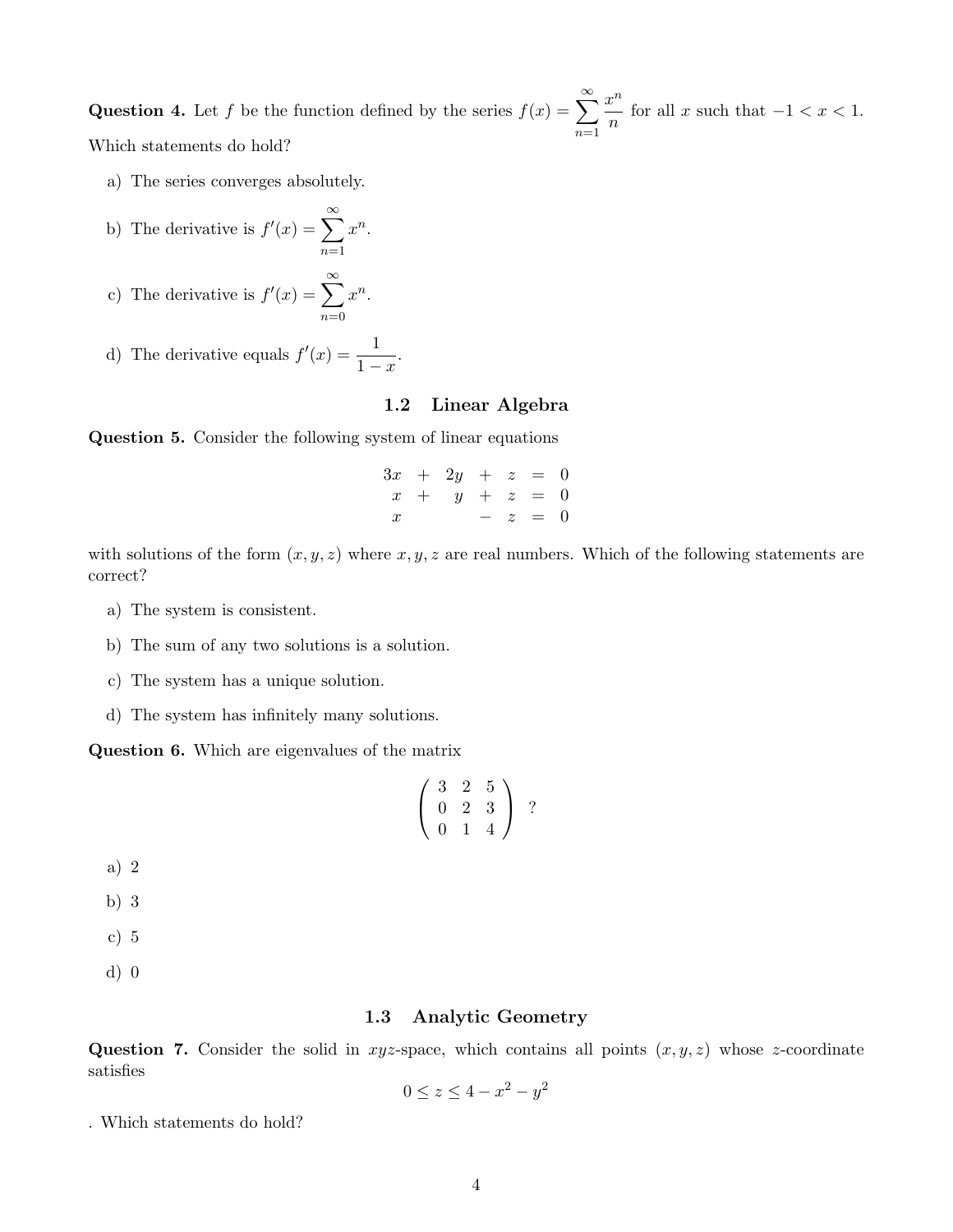- a) The solid is a sphere.
- b) The solid is a pyramid.
- c) Its volume is  $8\pi$ .
- d) Its volume is  $\frac{16\pi}{3}$ .

Question 8. Consider the function g defined by  $g(x, y) = e^y(y - x^2)$  for all real x, y. Which of the following terms are needed to represent the length of the gradient  $\nabla g(1, -1)$ ?

a)  $\sqrt{10}$ b)  $\sqrt{5}$ c) e d)  $\pi$ 

Question 9. A circular helix in xyz-space has the following parametric equations, where  $\theta \in \mathbb{R}$ .

$$
\begin{array}{rcl}\nx(\theta) &=& 4 \cos \theta \\
y(\theta) &=& 4 \sin \theta \\
z(\theta) &=& 3\theta\n\end{array}
$$

Let  $L(\theta)$  be the arclength of the helix from the point  $P(\theta) = (x(\theta), y(\theta), z(\theta))$  to the point  $P(0) = (4, 0, 0)$ , and let  $D(\theta)$  be the distance between  $P(\theta)$  and the origin  $(0, 0, 0)$ . Let  $L(\theta) = 10$ . Which statements do hold?

- a)  $\theta = 4$
- b)  $\theta = 2$
- c) To calculate the value of D for a given  $\theta$ ,  $x(\theta)$  and  $y(\theta)$  have to be evaluated explicitely.
- d)  $D(\theta) = \sqrt{52}$

#### 1.4 Differential Equations

Question 10. Let  $y : \mathbb{R} \to \mathbb{R}$  be the real-valued function defined on the real line, which is the solution of the initial value problem

$$
y' = -xy + x
$$
,  $y(0) = 2$ .

Which statements are correct?

- a) The problem is not uniquely solvable.
- b) The solution  $y(x)$  contains an exponential function.
- c)  $\lim_{x \to \infty} y(x) = 1$
- d)  $\lim_{x \to \infty} y(x) = 0$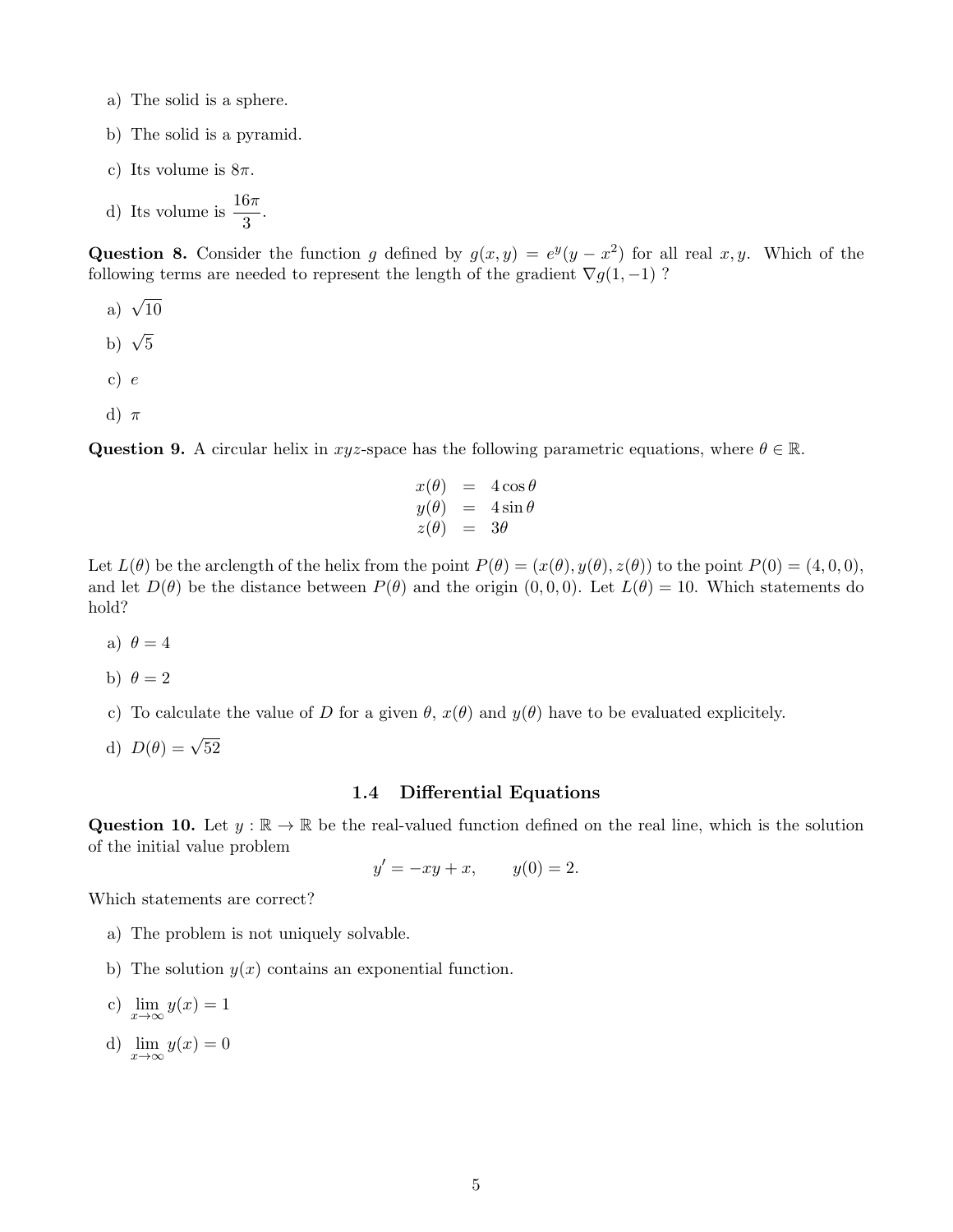# 2 Statistics

## 2.1 Descriptive Statistics

Question 11. Which of the following sets have an arithmetic mean of 100, but a median smaller than 100?

- a) {80, 100, 120}
- b) {80, 80, 140}
- c) {0, 50, 150}
- d) {60, 120, 120}

**Question 12.** Can the data sets x and y used to make the following histograms be identical? Which of these answers are correct?



- a) No, because the right one is calculated from positive data only.
- b) Yes, the right one includes all possible data from which the left one may be calculated.
- c) No, the right one must be calculated with at least one value greater than 8.
- d) No, the left one can not have been calculated with a value of 10 or more.

Question 13. Calculate estimates of the standard deviations  $s_x$ ,  $s_y$  of the samples  $x = (5, 9, 7)$  and  $y = (-1, 2, 5)$  as well as the Pearson coefficient of correlation  $r_{xy}$  of x and y. Which of the following answers are correct?

- a)  $s_x = 4, s_y = 9$
- b)  $r_{xy} = 0$
- c)  $s_x = 2, s_y = 3$
- d)  $r_{xy} = \frac{1}{2}$ 2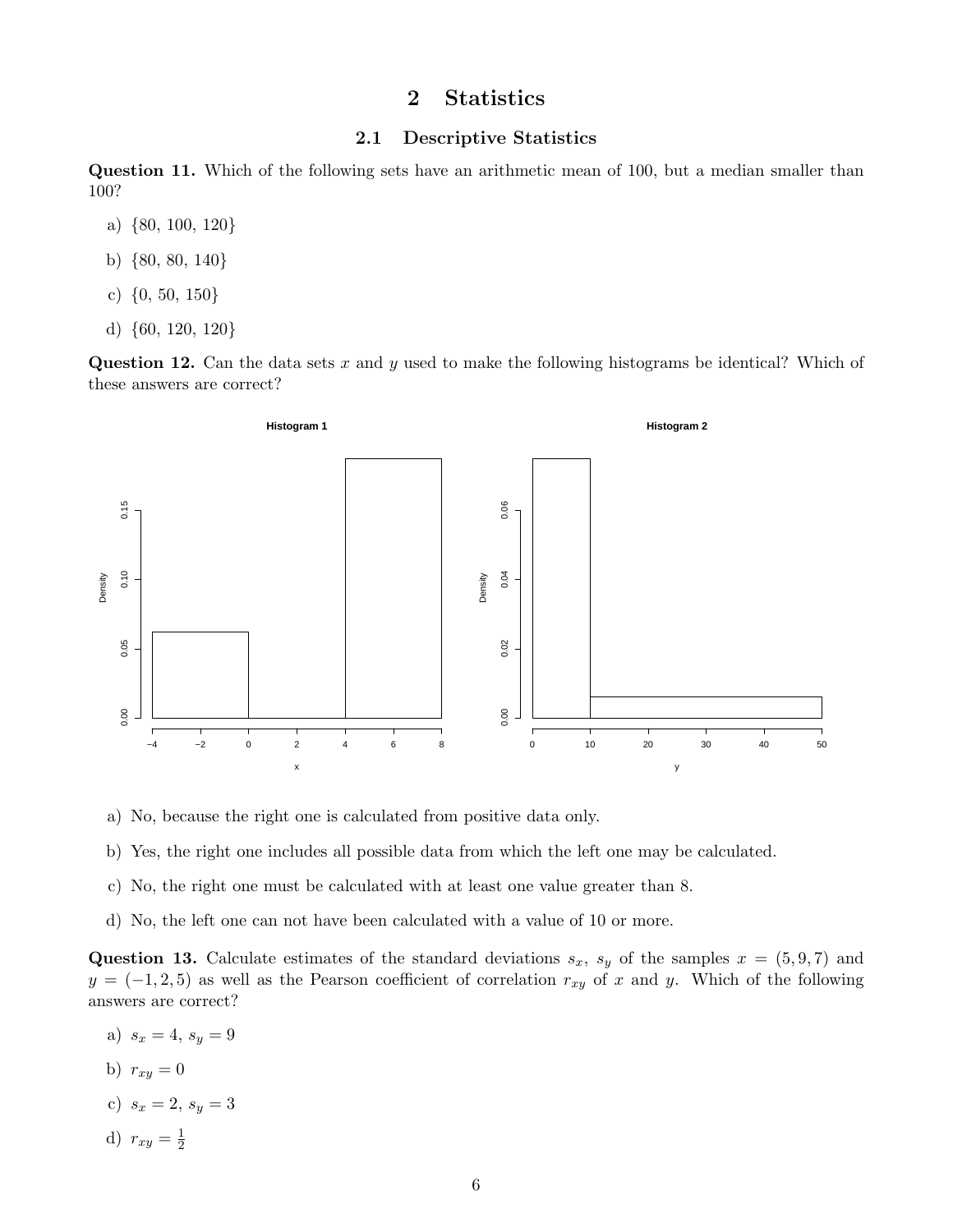e) 
$$
r_{xy} = \frac{1}{4}
$$

Question 14. Consider the following scatter plot.



The coefficient of correlation of the two variables . . .

- a) is negative.
- b) is positive.
- c) should have an absolute value greater than 0.4.
- d) should be close to zero.

**Question 15.** Let the coefficient of correlation of two variables  $X$  and  $Y$  be larger than zero. What will be the effect on it, if the data of  $X$  are multiplied by the factor of 2?

- a) The effect depends on the data of X.
- b) It depends on  $Y$ .
- c) The coefficient will be doubled.
- d) It will be increased fourfold.

## 2.2 Probability

Question 16. There are 8 socks in your drawer: 4 black and 4 red. You take 3 of them with you in the dark. Which statements are correct?

- a) It is sure that you get at least two socks (a pair) of the same colour.
- b) It is sure that you get a pair of reds.
- c) The probability to get 3 of the same colour is  $\frac{1}{8}$ .
- d) The probability to get 3 of the same colour is  $\frac{1}{7}$ .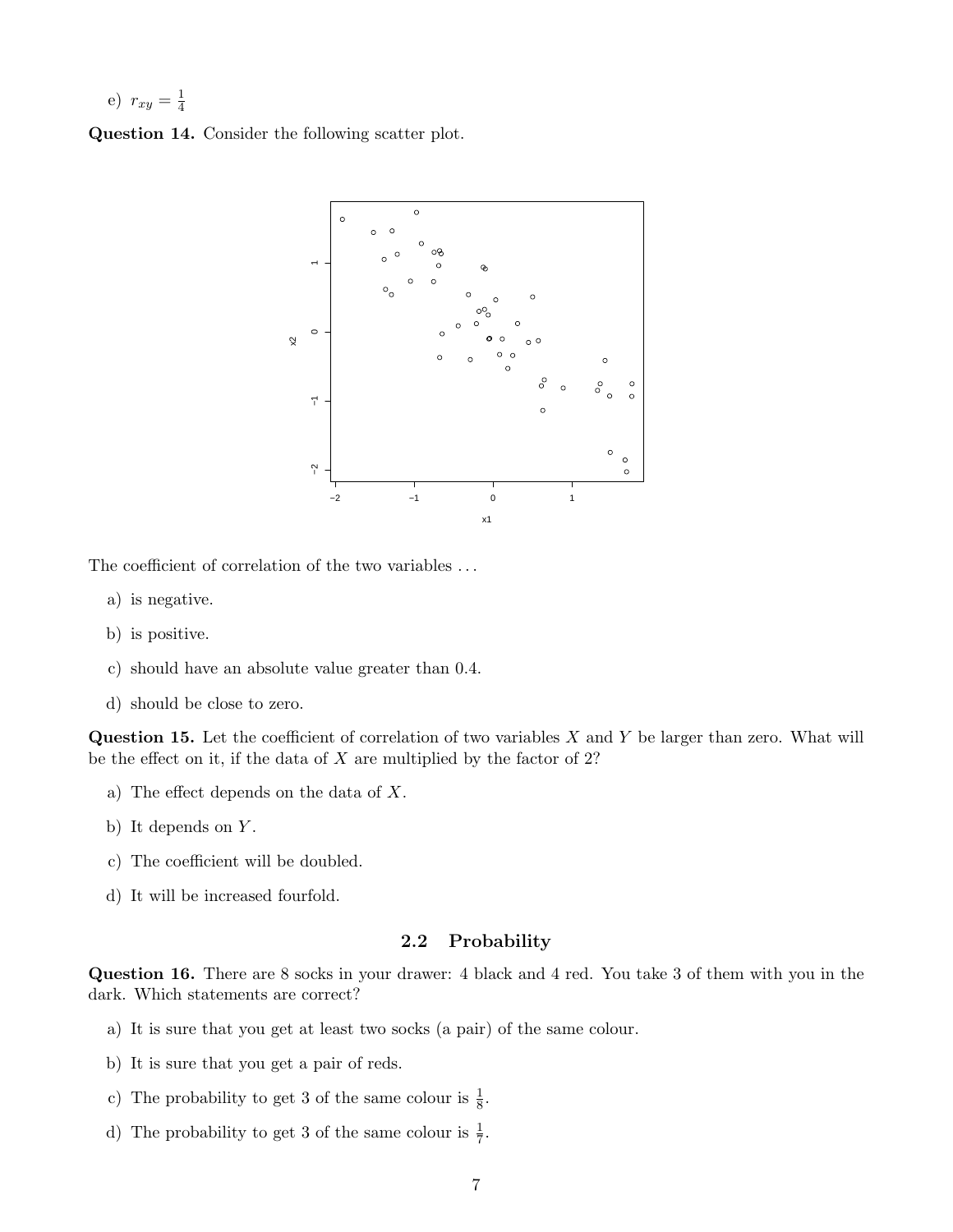Question 17. In the sports injuries unit of a hospital, 40% of the patients are rugby players, 20% are swimmers and the remaining 40% play soccer. For a rugby player, the probability to be released on the first day is 10%; for a swimmer, it is 20%; for a soccer player, it is 80%. Which of the following statements are correct?

- a) 40% of all patients are released on the first day.
- b) Given a patient is released on the first day, the probability of her/him being a soccer player is 80%.
- c) 80% of the non-swimmers have to stay for more than one day.

**Question 18.** Let  $X$  be a random variable with probability density function

$$
f(x) = \begin{cases} \frac{1}{9}x^2, & x \in [0,3], \\ 0, & \text{else.} \end{cases}
$$

Which of the following statements are correct?

- a) The expected value of X is  $\frac{9}{4}$ .
- b) The probability of  $X < 1$  is  $\frac{1}{27}$ .
- c) The probability of  $X \in [0, 0.5]$  is  $\frac{1}{54}$ .
- d) The probability of  $X = 1$  is zero.

#### 2.3 Inference and Linear Models

**Question 19.** Let  $X$  be a random variable defined by the density function

$$
f(x) = \begin{cases} \frac{\alpha \beta^{\alpha}}{x^{\alpha+1}} & , \text{if } x \ge \beta \\ 0 & , \text{else} \end{cases}
$$

with parameters  $\alpha > 0$  and  $\beta > 0$ . We observe a sample  $\{3, 4, 8\}$ . Which of the following statements are correct?

- a) The expected value of X exists for all combinations of  $\alpha$  and  $\beta$ .
- b) The expected value does only depend on  $\alpha$ , but not on  $\beta$ .
- c) Given the sample,  $\beta$  can not be larger than 3.
- d) If we assume  $\beta = 2$ , the estimation of the expected value from the sample mean leads to an estimate of  $\frac{5}{3}$  for  $\alpha$ .
- e)  $\frac{5}{3}$  is also the maximum likelihood estimate of  $\alpha$  in this case.

Question 20. We are interested in significant differences (level  $\alpha = 0.05$ ) between the expected values  $\mu_1$  and  $\mu_2$  of two populations. Which of the following statements on statistical tests are correct?

- a) We will formulate the null hypothesis as  $\mu_1 = \mu_2$ .
- b) A t-test can always be applied in this situation.
- c) A p-value is the probability that the null hypothesis is correct, given the observed data.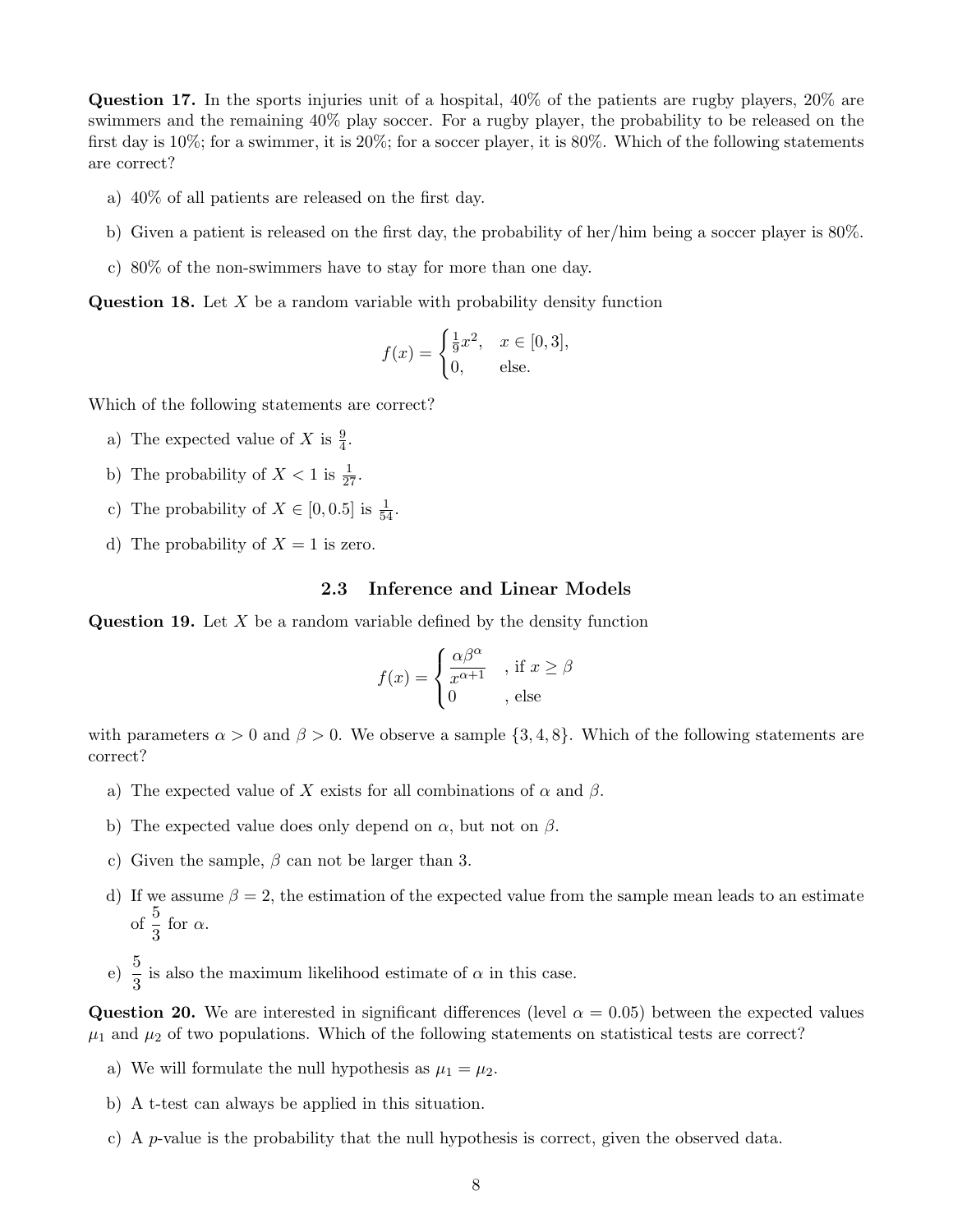d) If we obtain a *p*-value of 0.04, we will reject (level  $\alpha = 0.05$ ) the null hypothesis.

Question 21. One of the lines in the following scatter plot is the regression line fitted to the data. Which of the statements are correct?



- a) The red and green line have the right direction, and, hence, one of them could be the regression line.
- b) The blue line seems to represent the mean value of the data with respect to y and thus could be the regression line.
- c) The point in the top right corner has a strong influence on the regression line.
- d) Leaving aside the point in the corner, the red line seems to fit better to the rest of the data.

Question 22. You have performed a linear regression analysis to explore sunflowers' growth (in meters per month) depending on the watering (in litres per day). You have estimated the regression coefficient to be  $\hat{\beta} = 1.6$ . What can you conclude?

- a) There is a significant correlation between watering and growth.
- b) An average sunflower grows 1.6 meters per month.
- c) If you give it an additional litre of water per day, there will be an additional average growth of 1.6 meters per month.
- d) According to the model assumptions, an additional litre of water per day will result in additional 19.2 meters of growth after one year.
- e) You should consider further influencing quantities.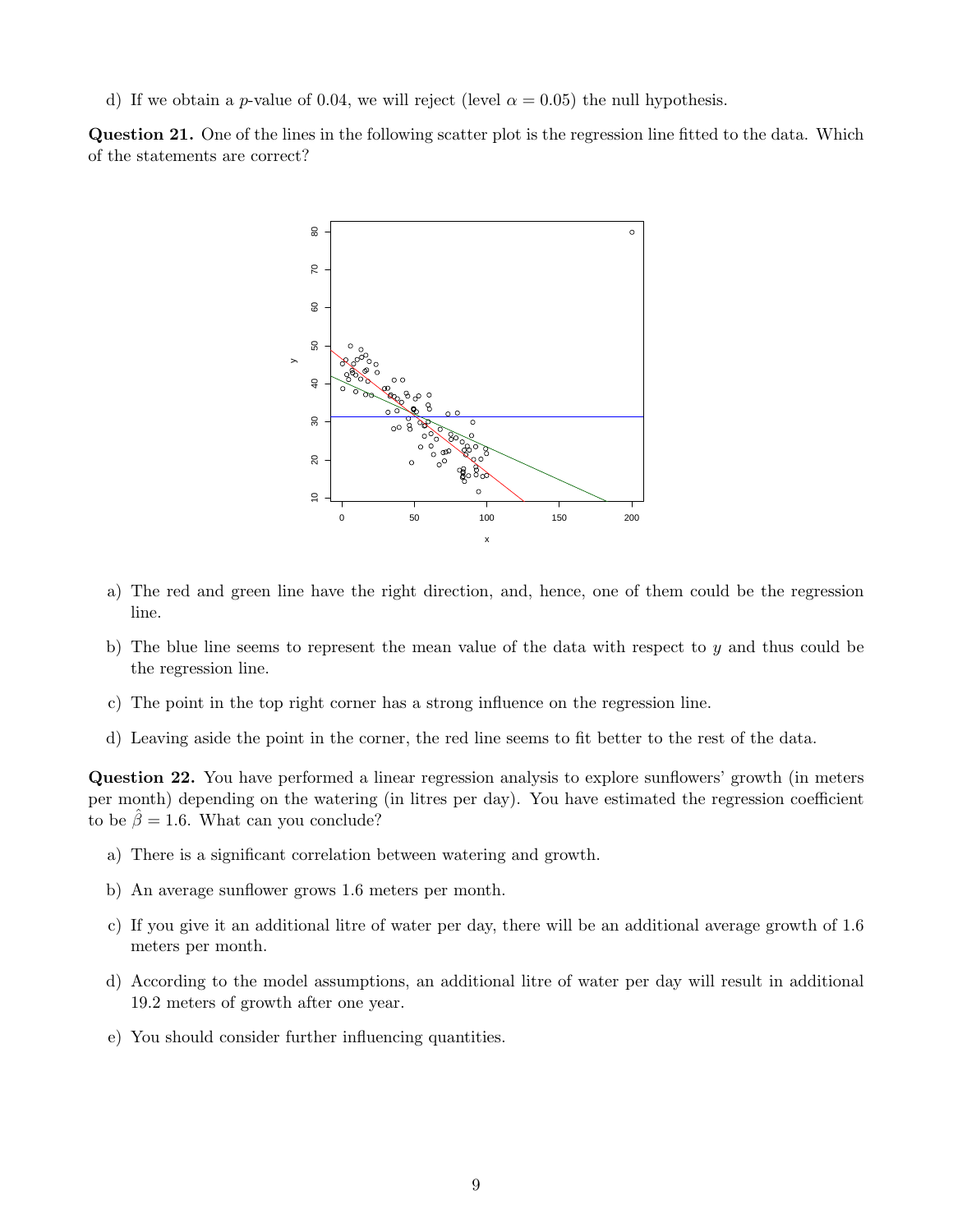#### 2.4 R Programming

Question 23. Which of the following R commands evaluates to TRUE?

a)  $5 > = 5$ b) TRUE & FALSE | FALSE & TRUE c) FALSE & FALSE & FALSE | TRUE d)  $!$  (((TRUE > FALSE) > TRUE) & !TRUE) Question 24. Consider the following R code chunk:

```
x \leftarrow 0while(x < 4) {
     x \leftarrow sample(1:3, 1)print(x)
}
```
It is not a good idea to run these lines because...

- a) x is an invalid argument to print().
- b) the condition  $x \leq 4$  is never violated.
- c) the function sample() does not exist.
- d) x is initialised with the wrong type.

Question 25. Which of the following code lines return TRUE?

- a)  $max(c(2, 3, 4, NA, 1, 5)) == NA$
- b)  $max(c(2, 3, 4, NA, 1, 5), na.rm = TRUE) == 5$
- c) typeof(sum(c(1, 2, 3, 4, NA))) == "double"
- d) typeof(sum $(1:4)$ ) == "integer"
- e) typeof(sum(c(1L, 2L, 3L, 4L,  $NA\_real$ ),  $na.rm = TRUE$ ) == "integer"

Question 26. Given the data for the vectors X and Y. Which functions in R may have been used to generate the following plot?

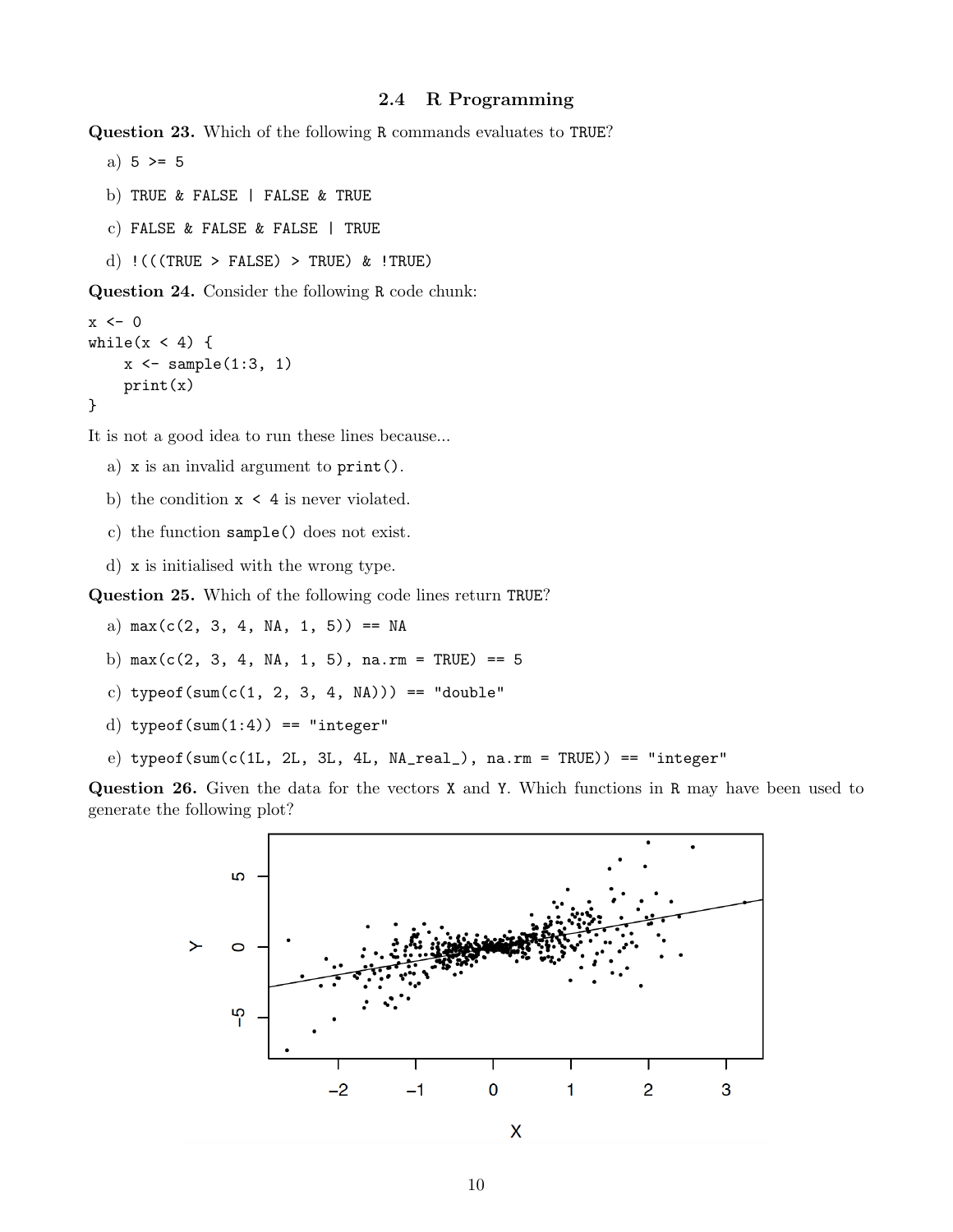a) lm()

- b) points()
- c) abline()
- d) integrate()

Question 27. Consider the following R code chunk and output and note that NA appears in the output of lm().

```
X1 \leftarrow \text{rnorm}(1e2)X2 \leftarrow X1 + 3Y \leftarrow X1 + X2 + \text{rnorm}(1e2)lm(Y \sim X1 + X2)Call:
lm(formula = Y \sim X1 + X2)Coefficients:
(Intercept) X1 X2
      2.979 2.019 NA
```
Which of the following statements are correct?

- a) The regressors X1 and X2 are perfectly correlated.
- b) The estimated model suffers from omitted variable bias.
- c) lm() excludes X2 from the regression so that there is a least squares solution.
- d) NA indicates that the model fit to the data is perfect.

Question 28. Consider the function f() defined below.

```
f \leftarrow function(mod, ...) {
+ if(class(mod) == 'lm') {
+ sqrt(
+ diag(
+ sandwich::vcovHC(mod, ...)
+ )
+ )
+ } else {
+ warning('input not an object of class lm')
+ }
+ }
```
- a) f() returns standard errors for the linear model object mod.
- b) f() reports heteroscedasticity robust standard errors by default.
- c) f() accepts additional arguments to vcovHC().
- d) The sandwich package is required for running f().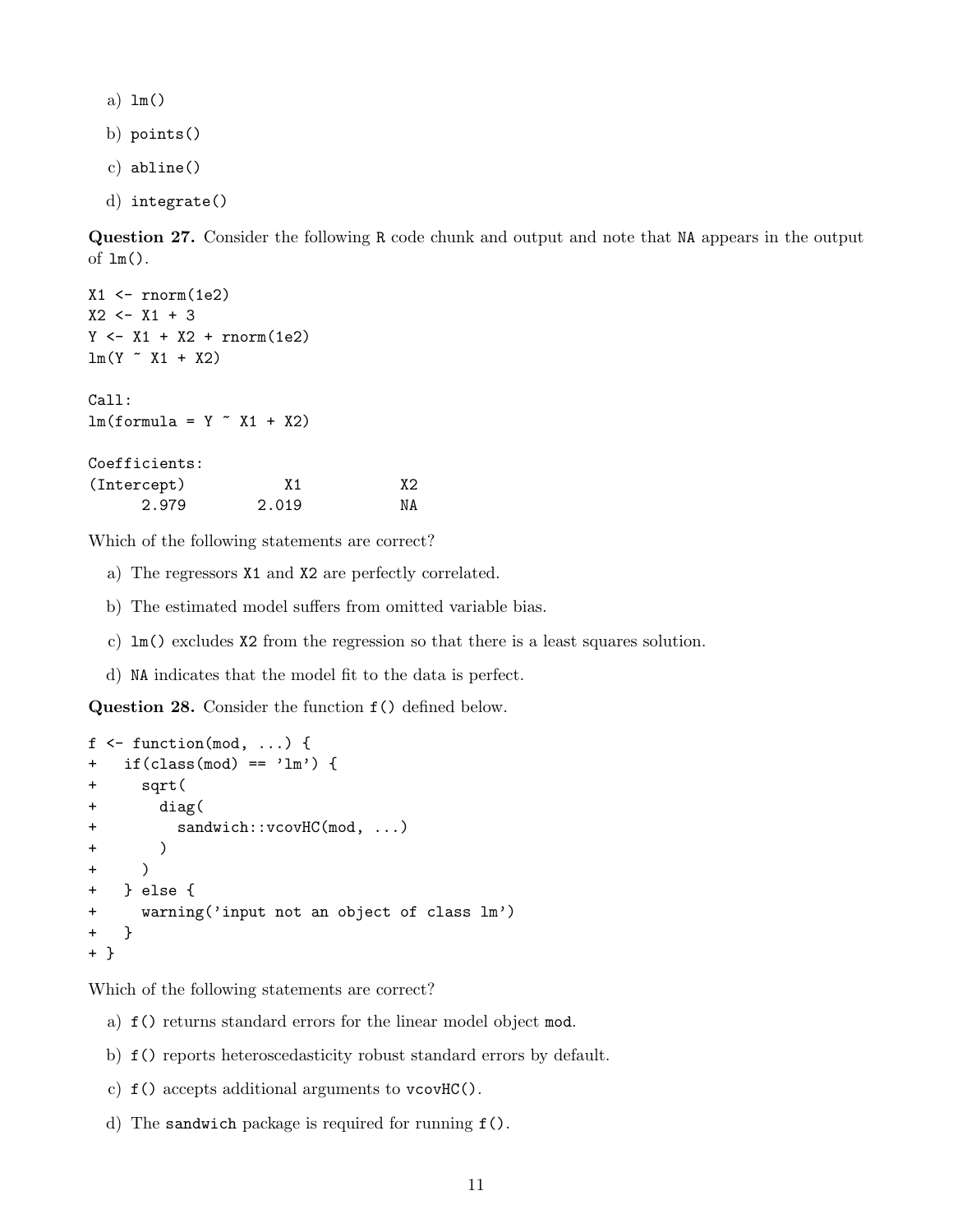## 3 Econometrics

#### 3.1 Simple linear regression

Question 29. Suppose you have data on the individual wages and working locations of employees, as well as population data on the working locations. You wish to learn whether moving to a larger city would result in higher earnings for an average worker. From previous research, it is known that more skilled workers are more likely to work in larger cities. You now estimate the regression model

$$
Y_{i,c} = \beta_0 + \beta_1 pop_c + u_{i,c},
$$

where  $Y_{i,c}$  is the wage of employee i in city c and pop<sub>c</sub> is the population in city c. Which statements about the OLS estimator of  $\beta_1$  are true?

- a)  $\mathbb{E}(\widehat{\beta}_1) > \beta_1$ . b)  $\mathbb{E}(\widehat{\beta}_1) < \beta_1$ .
- 
- c)  $\mathbb{E}(\widehat{\beta}_1) = \beta_1$  and  $\widehat{\beta}_1$  is efficient.
- d)  $\hat{\beta}_1$  is BLUE.

Question 30. Consider the simple regression model

$$
Y_i = \beta_0 + \beta_1 X_i + u_i.
$$

Which statements about omitted variable bias (OVB) are true?

- a) OVB will always be present as long as  $R^2 \neq 1$ .
- b) OVB exists if an omitted variable  $Z$  is correlated with  $X$  but is not a determinant of  $Y$ .
- c) OVB exists if the data come from a randomized controlled experiment.
- d) OVB exists if the omitted variable  $Z$  is correlated with  $X$  and is a determinant of  $Y$ .

Question 31. Consider the regression model

$$
\log Y_i = \beta_0 + \beta_1 \log X_i + u_i.
$$

Which of the following statements about the interpretation of  $\beta_1$  are (approximately) correct and which are not?

- a) If the logarithmic X value increases by one unit, the logarithmic Y value increases by  $\beta_1$  units.
- b) If X increases by 1%, then Y increases by  $\beta_1$ %.
- c)  $\beta_1$  indicates a percentage change in Y and therefore lies between 0 and 1.
- d) If the logarithmic X value increases by 1%, the logarithmic Y value increases by  $\beta_1$ %.

Question 32. Consider the regression model

$$
Y_i = \beta_0 + \beta_1 X_i + u_i.
$$

Assume that the units of measurement are changed for both X and Y. The new variables are  $Y^* = aY$ and  $X^* = bX$ .

Denote by  $\hat{\beta}_1$  the OLS slope estimate from a regression of Y on X and  $\hat{\beta}_1^*$  the estimate from regression of  $Y^*$  on  $X^*$ . Which statements about the effect of this change in measurements are true?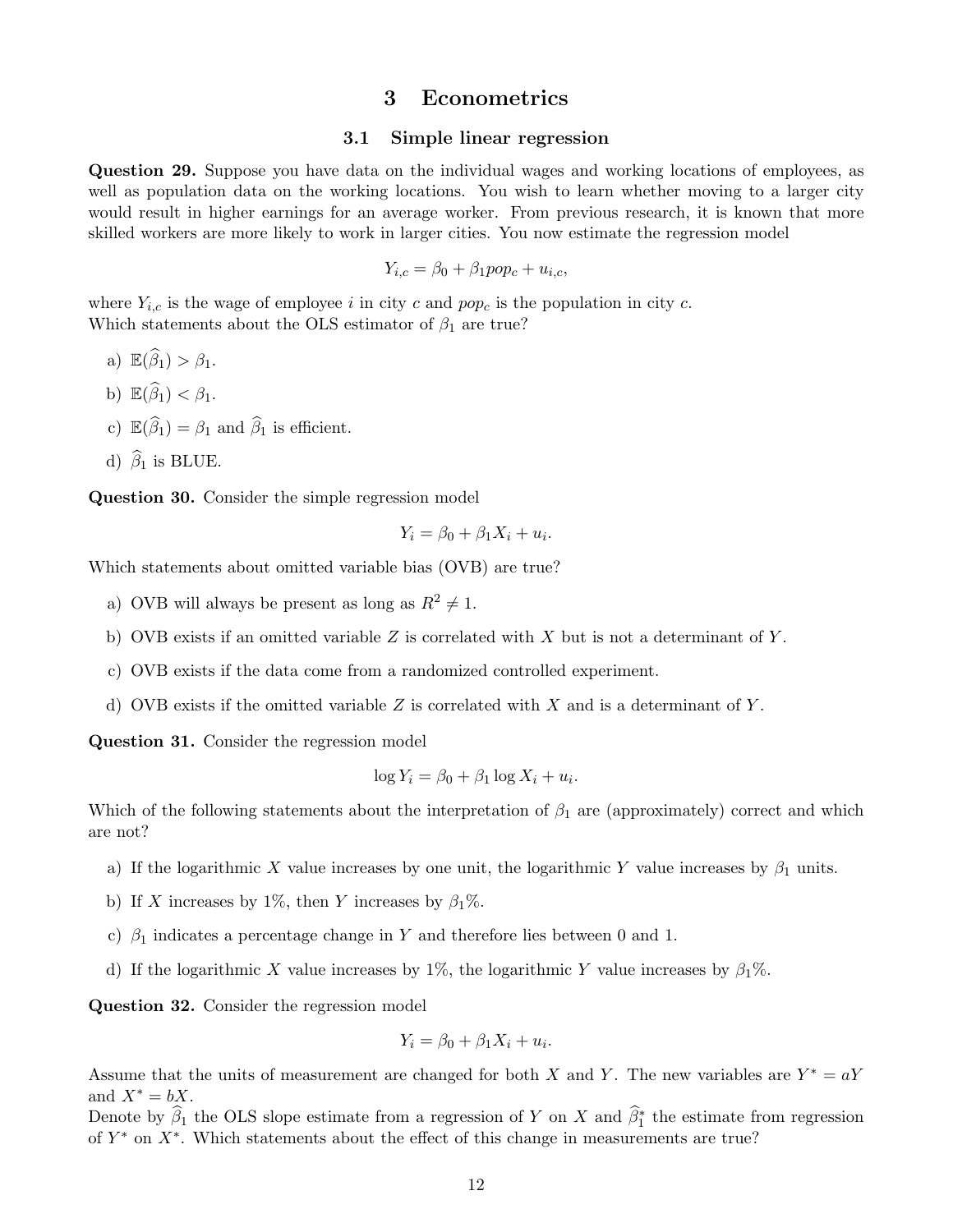- a)  $\widehat{\beta}_1^* = a + b \widehat{\beta}_1.$
- b)  $X^*$  is now an endogeneous regressor
- c)  $\widehat{\beta}_1^* = \frac{a}{b}$  $\frac{a}{b}\beta_1.$
- d)  $\hat{\beta}_1^* = \frac{a^2}{b^2}$  $rac{a^2}{b^2}\beta_1.$

**Question 33.** Which of the following statements about the 95% confidence interval for  $\beta_1$ , the unknown slope coefficient in a simple regression model, are true?

- a) A 95% confidence interval is a random interval that contains the true parameter  $\beta_1$  in 95% of all cases.
- b) The true parameter  $\beta_1$  is a random variable that lies within the 95% confidence interval with 95% probability.
- c) You perform a linear regression and the 95% confidence interval for  $\beta_1$  is [0.4, 0.5]. Then, P[0.4 <  $\beta_1 < 0.5$ ] = 95%.
- d) Assuming the true parameter is 0.45, you draw a sample and construct a 95% confidence interval. Ex ante, that is before you draw your sample, you can safely say that this interval will contain the true value with 95% probability.

## 3.2 Principle of Econometrics

**Question 34.** A colleague wants to determine the effect of education on wage using data on  $n$  employees. He tells you that this can be done with the famous Mincer regression model. In it's simplest form this model is given by

$$
\log(w_i) = \beta_0 + \beta_1 e du_i + \beta_2 e x p_i + \beta_3 e x p_i^2 + u_i, \quad i = 1, \dots, n,
$$

where  $w_i$  is the wage,  $edu_i$  is the total years of schooling, and  $exp_i$  measures the years of potential work experience by subtracting  $edu_i$  from the individual's age  $age_i$ , that is

$$
exp_i = age_i - edu_i.
$$

- a) Additional factors such as age, gender, ethnicity, employment sector, and characteristics of the local economy should all be included to ensure that our model does not suffer from the omitted variable bias invalidating the least squares estimate.
- b) We should add as many additional explanatory factors as possible to mitigate the possibility of the omitted variable bias. However, we need to make sure that the regressors are not perfectly multicollinear. Thus adding  $age<sub>i</sub>$  for instance is not admissible.
- c) Unbiased estimation of the effect of education in Mincer equations by least squares is near impossible as there are certain unobserved factors such as individual ability that affect wages and schooling simultaneously.
- d) In order to unbiasedly estimate the effect of education on wages in large samples, we need to resort to procedures such as instrumental variable regression that allow for unobserved factors that are correlated with education.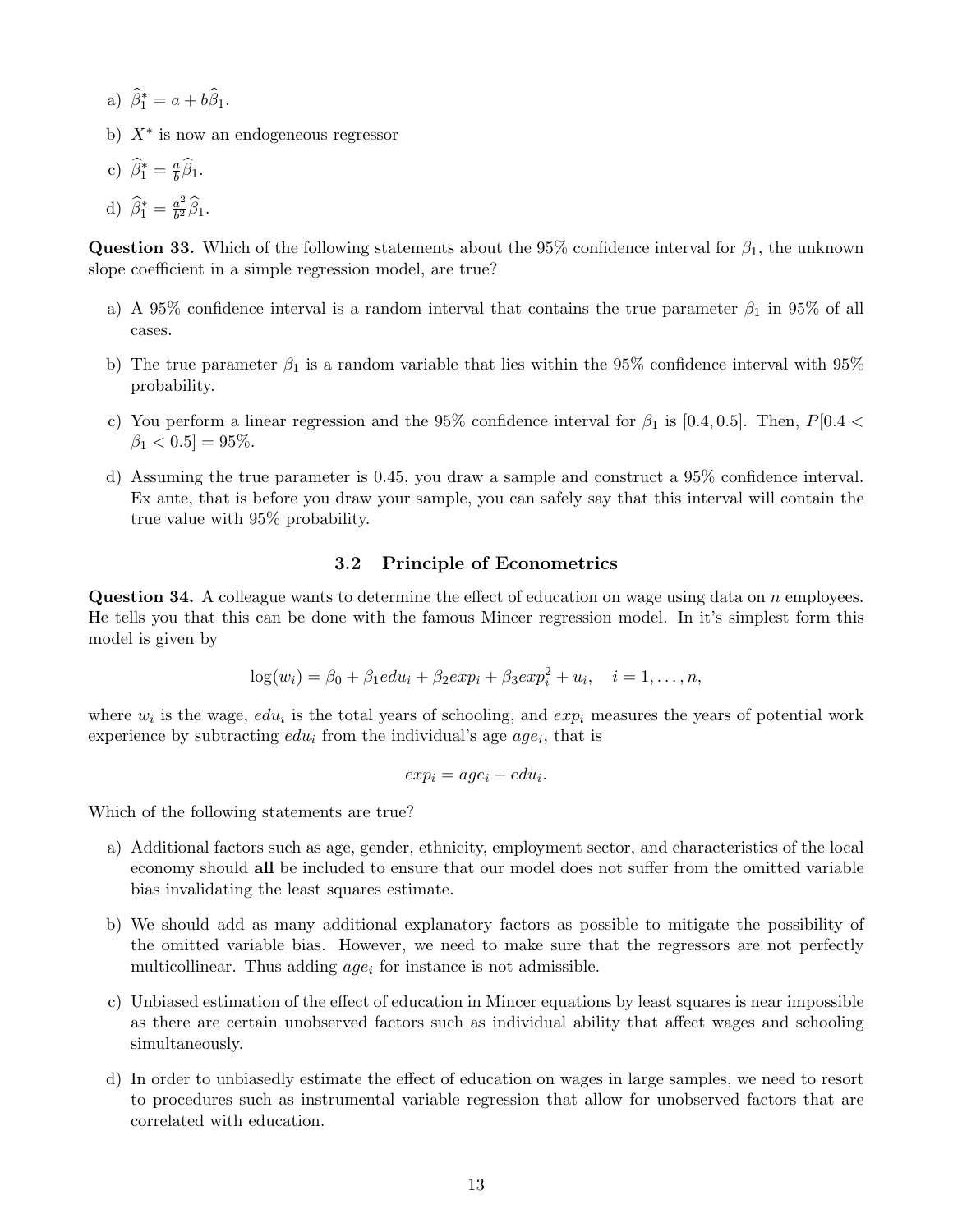e) Even though  $log(w_i) = 1$  when  $w_i = 0$  we should be careful of using unemployed individuals in the Mincer regresssion model as unemployed and employed individuals may differ in many unobserved determinants of wage.

Question 35. You are asked to determine the effect of education on wage. You are provided with data related to wages  $(w)$ , years of education  $(edu)$ , and years of previous work experience  $(exp)$  for n individuals. You estimate the linear regression model

$$
w_i = \beta_0 + \beta_1 e du_i + \beta_2 e x p_i + u_i, \quad i = 1, \dots, n
$$

using the least squares estimator. Subsequently, you wish to investigate the validity of the standard least squares assumptions. Whilst doing so you create the following diagnostic plot, which plots the residuals of the fit against the regressor exp along with a local average of the residuals.



Which of the following statements are true?

- a) By construction the sum of the residuals is zero.
- b) The plot indicates that there may be unexplained structure in the residuals.
- c) Any unexplained structure in the residuals with respect to  $exp_i$  will not bias the estimator for  $\beta_1$ , the effect of  $edu_i$ .
- d) The diagnostic plot supports the inclusion of  $exp_i^2$  as an additional regressor.
- e) As  $edu_i$  and  $exp_i^2$  are probably correlated, the estimator for  $\beta_1$ , the effect of education, will not be unbiased.

Question 36. Suppose you are in a situation with stochastic regressors. In particular, assume you have data on *n* individual units. For each unit you observe the vector  $(y_i, x_i, w_i) \in \mathbb{R}^3$ , where  $y_i$  is the dependent variable and  $(x_i, w_i)$  are the two stochastic regressors. The vectors  $(y_i, x_i, w_i)_{i=1}^n$  are i.i.d. meaning that the vector for all individuals  $i$  and  $j$  follow the same distribution, i.e. they are subject to the same data generating mechanism and are independent of each other. The data generating process is given by

$$
y_i = \beta_0 + \beta_1 x_i + \beta_2 w_i + u_i
$$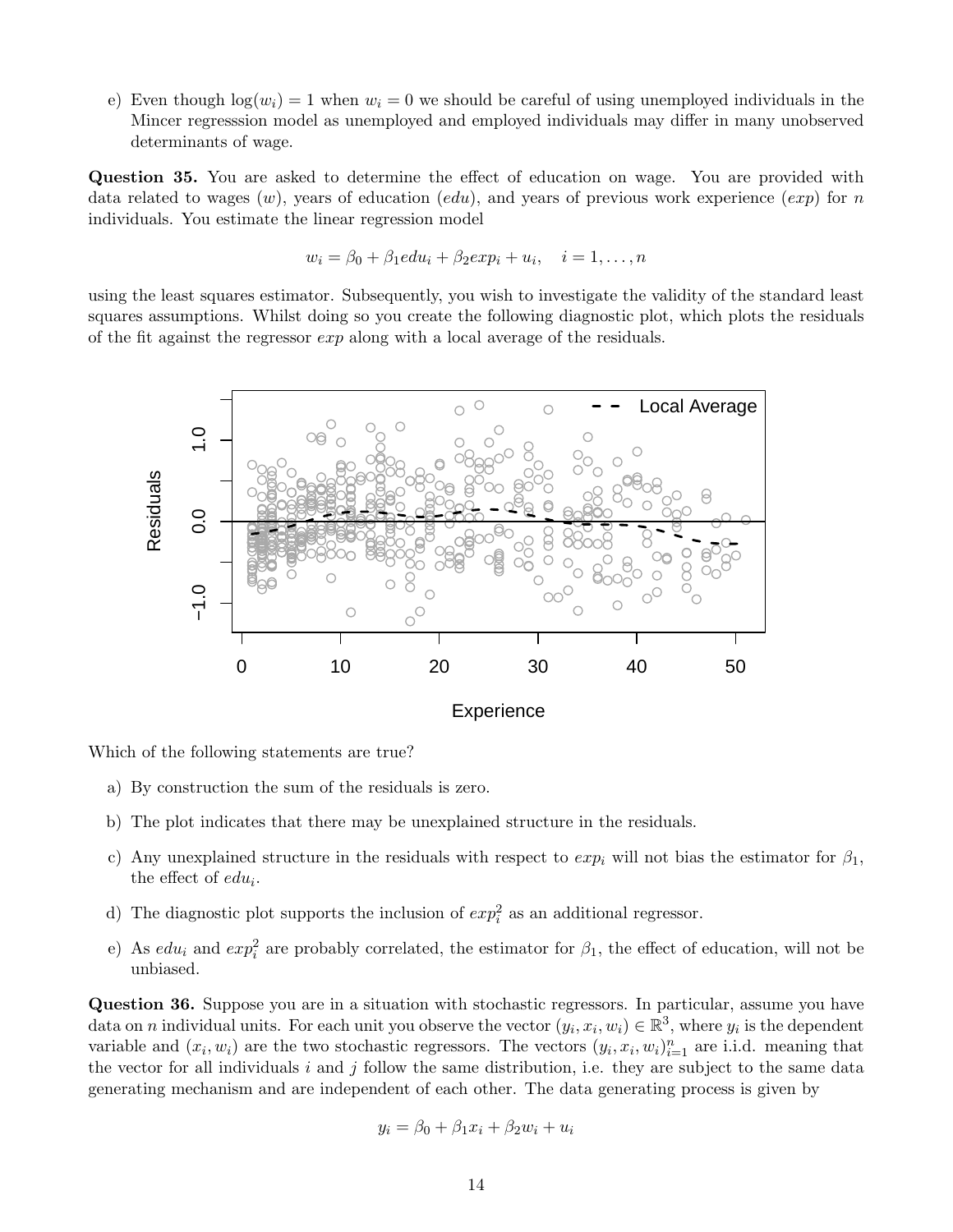and all the standard least squares assumptions with stochastic regressors hold in this model. Suppose that instead of estimating the correct model you erroneously estimate the "shorter" model

$$
y_i = \beta_0 + \beta_1 x_i + v_i
$$

by least squares.

Which of the following statements are true?

- a) The resulting estimator for  $\beta_1$  is always unbiased.
- b) The resulting estimator for  $\beta_1$  is unbiased if  $\beta_2 = 0$ .
- c) The resulting estimator for  $\beta_1$  is unbiased if the regressor  $x_i$  and the error in the shorter model  $v_i$ are uncorrelated.
- d) The resulting estimator for  $\beta_1$  is **only** unbiased if  $\beta_2 = 0$  and the regressor  $x_i$  and the error in the shorter model  $v_i$  are uncorrelated.

Question 37. Consider the linear regression model

$$
y_i = \beta_0 + \beta_1 x_{1i} + \cdots + \beta_p x_{pi} + u_i, \quad i = 1, \ldots, n
$$

with  $\mathbb{E}[u_i] = 0$  for all  $i = 1, ..., n$ . The model equation can also be written as

$$
y_i = \mathbf{x}'_i \boldsymbol{\beta} + u_i, \quad i = 1, \dots, n
$$

with  $\boldsymbol{\beta} := (\beta_0, \ldots, \beta_p)'$  and  $\mathbf{x}'_i := (1, x_{1i}, \ldots, x_{pi})$  or in the matrix notation as

$$
\mathbf{y} = \mathbf{X}\boldsymbol{\beta} + \boldsymbol{u},
$$

with

$$
\mathbf{y} = \begin{pmatrix} y_1 \\ \vdots \\ y_n \end{pmatrix}, \quad \mathbf{X} = \begin{pmatrix} \mathbf{x}'_1 \\ \vdots \\ \mathbf{x}'_n \end{pmatrix} = \begin{pmatrix} 1 & x_{1i} & \cdots & x_{pi} \\ \vdots & \vdots & & \vdots \\ 1 & x_{1n} & \cdots & x_{pn} \end{pmatrix} \text{ and } \mathbf{u} = \begin{pmatrix} u_1 \\ \vdots \\ u_n \end{pmatrix}.
$$

The least squares estimator  $\hat{\beta}$  is defined as the minimizer of the sum of squared distances

$$
S(\mathbf{b}) := \sum_{i=1}^{n} (y_i - \mathbf{x}'_i \mathbf{b})^2 = (\mathbf{y} - \mathbf{X}\mathbf{b})'(\mathbf{y} - \mathbf{X}\mathbf{b}) = ||\mathbf{y} - \mathbf{X}\mathbf{b}||_2^2,
$$

i.e.  $\hat{\beta} = \arg \min_{\mathbf{b} \in \mathbb{R}^{p+1}} S(\mathbf{b})$ . Assuming that the regressors are not perfectly multicollinear, which of the following statements are true?

- a)  $\hat{\boldsymbol{\beta}} = (\sum_{i=1}^n \mathbf{x}_i \mathbf{x}'_i)^{-1} \sum_{i=1}^n \mathbf{x}_i y_i$ . b)  $\hat{\beta} = \sum_{i=1}^n \mathbf{x}_i y_i (\sum_{i=1}^n \mathbf{x}_i \mathbf{x}'_i)^{-1}$ . c)  $\hat{\boldsymbol{\beta}} = \boldsymbol{\beta} + (\sum_{i=1}^n \mathbf{x}_i \mathbf{x}'_i)^{-1} \sum_{i=1}^n \mathbf{x}_i u_i.$ d)  $\hat{\boldsymbol{\beta}} = (\mathbf{X}'\mathbf{X})^{-1}\mathbf{X}'\mathbf{y}$ , where  $\mathbf{X} = (\mathbf{x}_1, \dots, \mathbf{x}_n)'$  and  $\mathbf{y} = (y_1, \dots, y_n)'$ .
- e) If the regressors are perfectly multicollinear then  $\sum_{i=1}^{n} \mathbf{x}_i \mathbf{x}'_i = \mathbf{X}' \mathbf{X}$  is not invertible and there is **no** unique solution to  $(X'X)b = X'Y$ , the so called normal equations.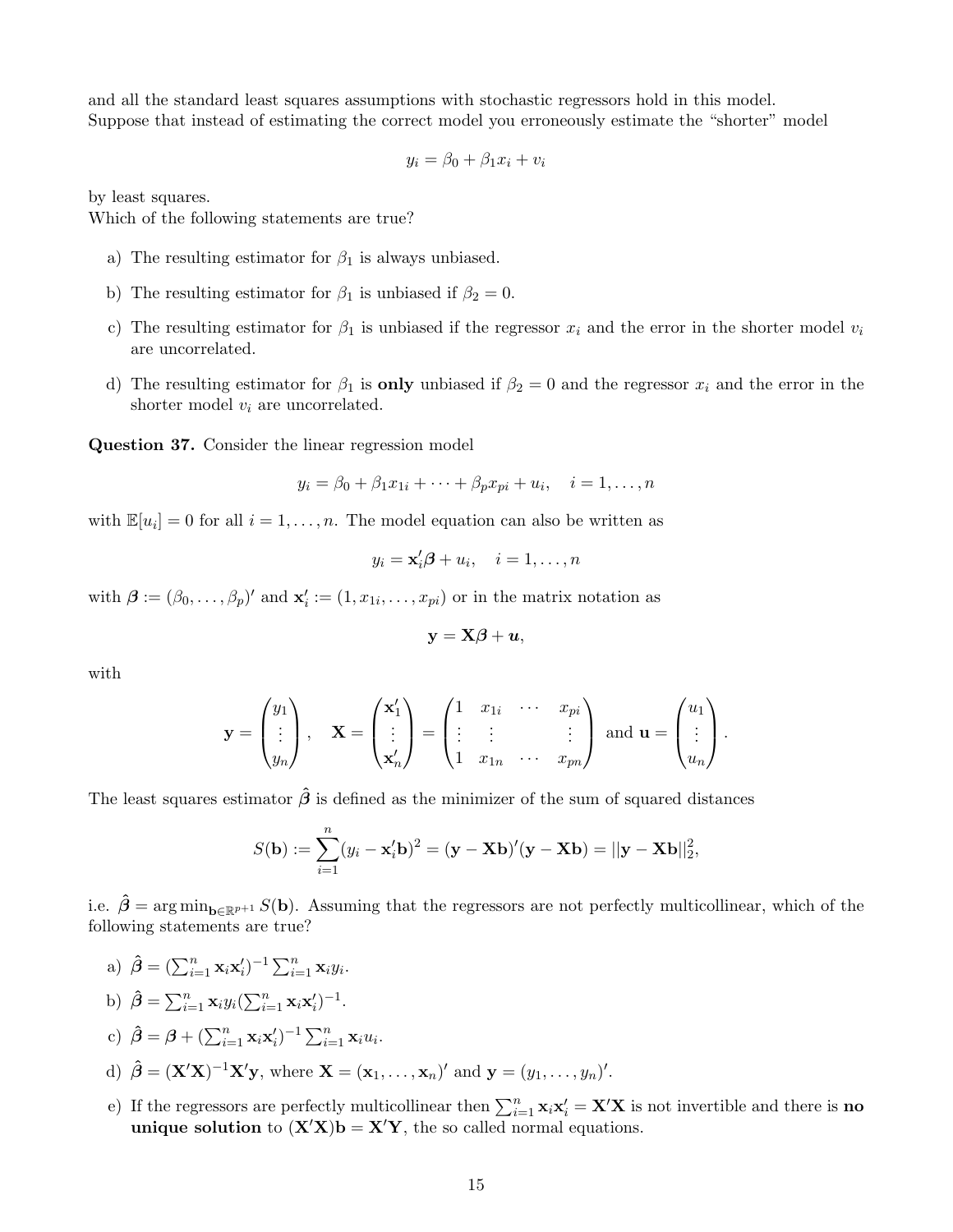Question 38. Assume that you have data that was generated by

$$
y_i = \beta_0 + \beta_1 x_i + u_i, \quad i = 1, \dots, n,
$$

and all the standard assumptions for least squares estimation under stochastic regressors are fulfilled. Which of the following statements are true?

- a) If the dependent variable  $y_i$  suffers from additive random nonsystematic measurement error this leads to the least squares estimator being biased.
- b) Measurement error in the regressor  $x_i$  does not result in biasedness of the least squares estimator.
- c) Random i.i.d. measurement error in the dependent variable  $y_i$  always necessitates the use of heteroscedastic robust standard errors.

Question 39. You are given the task to estimate the production function of a factory. You are given data on the output Q measured in units produced as well as on the two main production inputs  $(K, L)$ measured in input units. The manager tells you that both production factors are important, so that a sensible data generating process may be assumed to be of the form

$$
Q_i = f(K_i, L_i) + u_i, \quad i = 1, \dots, n
$$

with  $u_i, i = 1, \ldots, n$  an error term capturing the random fluctuation in production output. You consult your micro lecture notes and find the following production functions with two inputs.

- (1) Cobb-Douglas:  $Q = \beta_0 K^{\beta_1} L^{\beta_2}$
- (2) Linear:  $Q = \beta_0 + \beta_1 K + \beta_2 L$
- (3) Quadratic:  $Q = \beta_0 + \beta_1 K^2 + \beta_2 K + \beta_3 L^2 + \beta_4 L$
- (4) Leontief:  $Q = \min\{\beta_1 K, \beta_2 L\}$
- (5) Log-linear:  $\log(Q) = \beta_0 + \beta_1 K + \beta_2 L$
- (6) Linear-log:  $Q = \beta_0 + \beta_1 \log(K) + \beta_2 \log(L)$

- a) Only the linear production function (2) leads to a data generating process that can be modelled by a linear regression model.
- b) The Cobb-Douglas (1) and Log-Linear (5) production functions can both be used as the basis for a linear regression model with dependent variable  $log(Q_i)$ .
- c) The exponents in the Cobb-Couglas function (1) can be interpreted as elasticites. For instance  $\beta_1$ provides the percentage change in output given a percentage in the input K.
- d) Only the linear production technology (2) results in a ceteris paribus change of the dependent variable  $(Q \text{ or } \log(Q))$  following a change in an input that does not depend on the level of the input.
- e) The marginal effect of changing an input in the quadratic production (3) is linear in the corresponding input level.
- f) The coefficients in the Log-linear (5) and Linear-log (6) specifications can be interpreted as semielasticites: A percentage change in the logarithmic variable leads to or is caused by ceteris paribus change in the nonlogarithmic variable.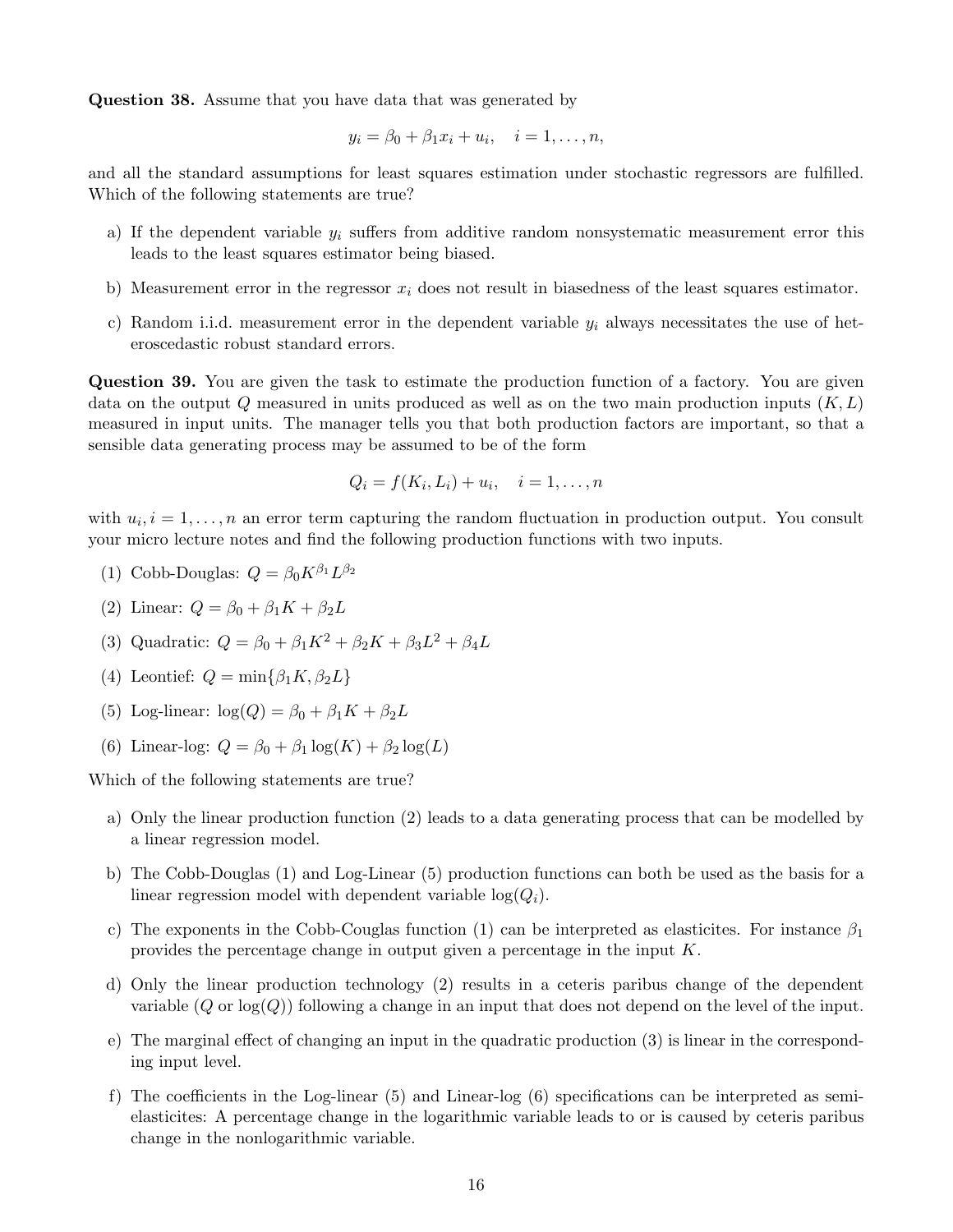g) The input factors in the Leontief production technology (4) are always used in a fixed proportion.

Question 40. You are given data  $(y_i, x_i)_{i=1,\dots,n}$  on n units, where the deterministic regressor  $x_i$  does not take the same value for all individuals. The data have been generated by the process

$$
y_i = \beta_0 + \beta_1 x_i + u_i = \mathbf{x}_i' \boldsymbol{\beta} + u_i,\tag{1}
$$

where the errors  $u_i$  are mean zero, uncorrelated and homoscedastic. That is for  $\mathbf{u} = (u_1, \ldots, u_n)'$  we have  $\mathbb{E}[\mathbf{u}] = \mathbf{0}$  and  $\mathbb{E}[\mathbf{u}\mathbf{u}'] = \sigma^2 \mathbf{I}_n$  for some constant  $\sigma^2 \in (0, \infty)$ , where  $\mathbf{I}_n$  is the  $n \times n$  identity matrix. The Gauss Markov Theorem states that the least squares estimator  $\hat{\beta}$  in this setting is the Best linear unbiased estimator (BLUE). Which of the following statements are true?

- a) In addition to the assumptions on the error vector u stated above, the Gauss-Markov Theorem requires that the Gram matrix  $\mathbf{X}'\mathbf{X}$  with  $\mathbf{X} = (\mathbf{x}_1, \ldots, \mathbf{x}_n)'$  is invertible.
- b) Invertibility of the Gram matrix  $\mathbf{X}'\mathbf{X}$  is implicitly guaranteed in the setting of the question.
- c) Invertibility of the Gram matrix  $X'X$  is equivalent to the regressors not being perfectly multicollinear.
- d) The term linear in the expression BLUE refers to any estimator of the parameters in the linear model.
- e) Informally the BLUE property of the least squares estimator states that of all the possible linear unbiased estimators the least squares estimator is the one with the "smallest" variance-covariance matrix.
- f) We can use the Gauss-Markov Theorem to compare the least squares estimator to the scaled least squares estimator  $\tilde{\boldsymbol{\beta}} = a\hat{\boldsymbol{\beta}}$  for some  $0 < a < 1$ .
- g) We can use the Gauss-Markov Theorem to compare the least squares estimator to the shifted least squares estimator  $\tilde{\boldsymbol{\beta}} = \hat{\boldsymbol{\beta}} + a$  for some  $a \neq 0$ .
- h) If the form of heteroscedasticity is known, we can appeal to the Gauss-Markov Theorem to show that the generalized least squares estimator is BLUE.

Question 41. For  $n = 145$  electricity plants you are given annual data on the total cost  $TC_i$  and the output produced  $Q_i$ . Furthermore, you have data on prices of the three main production factors: labour L with a price/wage rate of  $p_i^L$ , capital C with a rental price of  $p_i^C$  and fuel F with a price of  $p_i^F$ . Based on the assumption of a Cobb-Douglas production function it is possible to show that the cost function is also Cobb-Douglas. Thus, you decide to estimate a model for the transformed cost function, for instance

<span id="page-16-1"></span><span id="page-16-0"></span>
$$
\log(TC_i/p_i^C) = \beta_0 + \beta_1 \log(Q_i) + \beta_2 \log(p_i^L/p_i^C) + \beta_3 \log(p_i^F/p_i^C) + u_i.
$$
 (2)

Let  $\hat{u}_i, i = 1, \ldots, 145$  denote the residuals.

You also decide to estimate an extension of the above model, which can also be interpreted as a restricted translog cost function. The second model you estimate is given by

$$
\log(TC_i/p_i^C) = \gamma_0 + \gamma_1 \log(Q_i) + \gamma_2 (\log(Q_i))^2 + \gamma_3 \log(p_i^L/p_i^C) + \gamma_4 \log(p_i^F/p_i^C) + v_i.
$$
 (3)

The residuals are denoted by  $\hat{v}_i, i = 1, \ldots, n$ . Plots of the residuals versus the log of output for both models are given in Figure [1.](#page-17-0)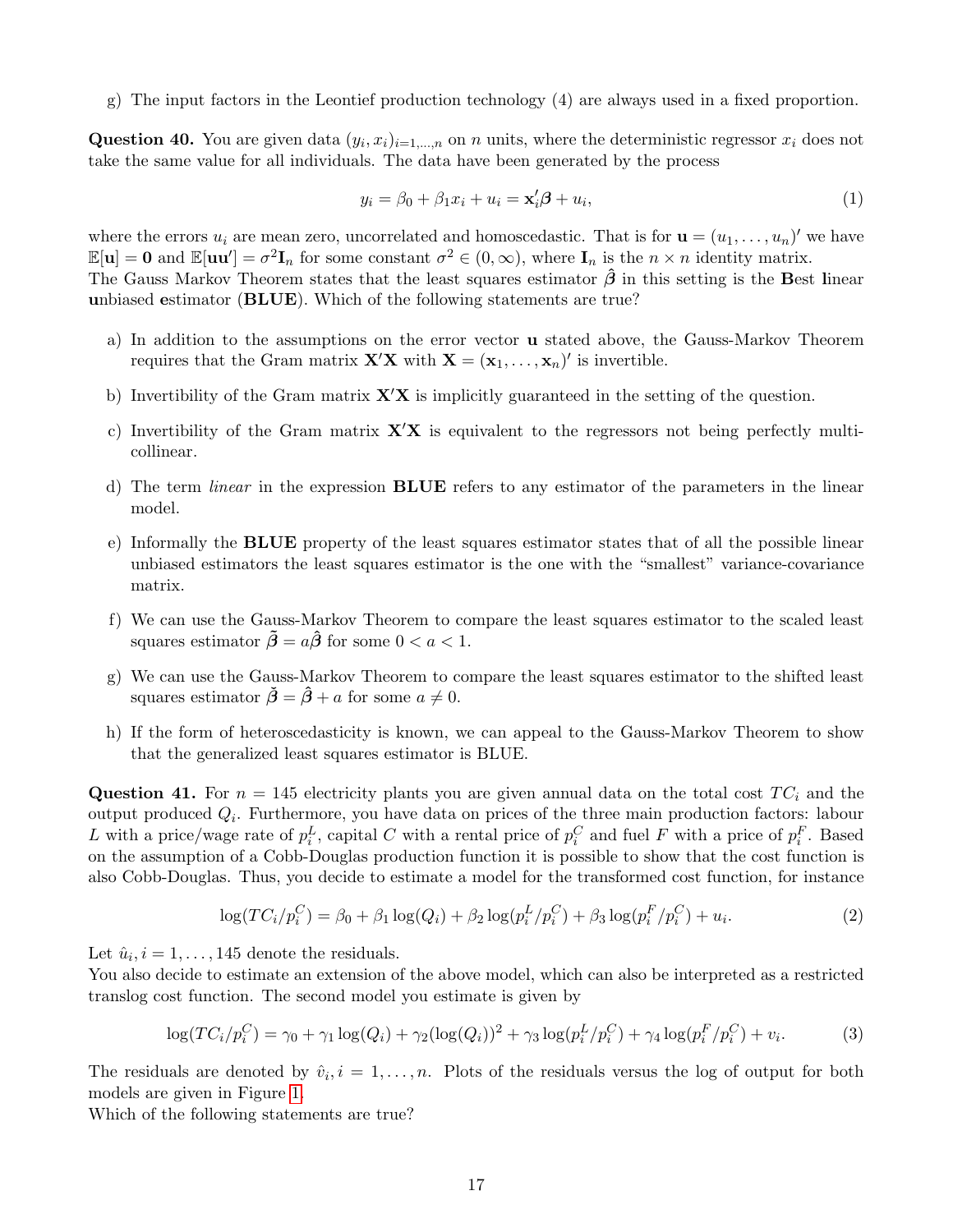

<span id="page-17-0"></span>Figure 1: Plot of the residuals against  $log(Q_i)$ . Left: Residuals  $\hat{u}_i$  from model in [\(2\)](#page-16-0). Right: Residuals  $\hat{v}_i$ from model in [\(3\)](#page-16-1).

- a) The quadratic structure of the residuals  $\hat{u}_i$  with respect to  $\log(Q_i)$  suggests that  $(\log(Q_i))^2$  should be added as an additional regressor in [\(2\)](#page-16-0).
- b) The variability in the residuals  $\hat{v}_i$  depends on the value of  $log(Q_i)$ , thus it seems inadequate to assume homoscedastic errors  $v_i$  in [\(3\)](#page-16-1).
- c) The presence of heteroscedasticity changes the least squares point estimates.
- d) Under the presence of heteroscedasticity we cannot use classical standard errors to perform inference as they are inconsistent.
- e) In the presence of heteroscedasticity (or autocorrelation) invalidity of standard parameter significance tests can be fixed in large samples by using an appropriate estimator for the standard errors.
- f) The right hand panel in Figure [1](#page-17-0) suggests modelling the variance of the errors  $v_i$  as a decreasing function of  $log(Q_i)$ .

**Question 42.** The linear regression model with  $k$  regressors in matrix form is given by

$$
\mathbf{y} = \mathbf{X}\boldsymbol{\beta} + \boldsymbol{u},
$$

with **X** the  $n \times k$  regressor matrix. Assume that **X'X** is a  $(k \times k)$  invertible matrix,  $\mathbb{E}[\mathbf{u}] = \mathbf{0}$  and  $\mathbb{E}[\mathbf{u}\mathbf{u}'] = \Sigma$  is a positiv definit matrix. In this model define the following matrices

$$
\mathbf{P} = \mathbf{X} (\mathbf{X}' \mathbf{X})^{-1} \mathbf{X}' \quad \text{ and } \mathbf{M} = \mathbf{I}_n - \mathbf{P}
$$

- a) **P** often called the *hat matrix* can be used to generate the vector of fitted values as  $\hat{y} = Py$ .
- b) M often called the *residual maker matrix* can be used to generate the vector of residuals as  $\hat{u} = My$ .
- c) The matrices P and M are orthogonal projection matrices.
- d) The matrix **P** is symmetric and idempotent, i.e. it holds that  $P = P'$  and  $P^2 = PP = P$ .
- e) The decomposition  $y = Py + My$  corresponds to an orthogonal decomposition that is  $y'P'My = 0$ .
- f) The estimator  $\hat{\Sigma} = \frac{1}{n-k}\hat{\mathbf{u}}\hat{\mathbf{u}}'$ , with  $\hat{\mathbf{u}} = \mathbf{y} \mathbf{X}\hat{\boldsymbol{\beta}}$  the residual vector, is a good estimator for the variance covariance matrix Σ.
- g) In the case of homoscedasticity  $\Sigma = \sigma^2 \mathbf{I}_n$ , the error variance  $\sigma^2$  can be unbiasedly estimated by  $\hat{\sigma}^2 = \frac{1}{n-k}\hat{\mathbf{u}}'\hat{\mathbf{u}}, \text{ where } \hat{\mathbf{u}} = \mathbf{y} - \mathbf{X}\hat{\boldsymbol{\beta}} \text{ is the residual vector.}$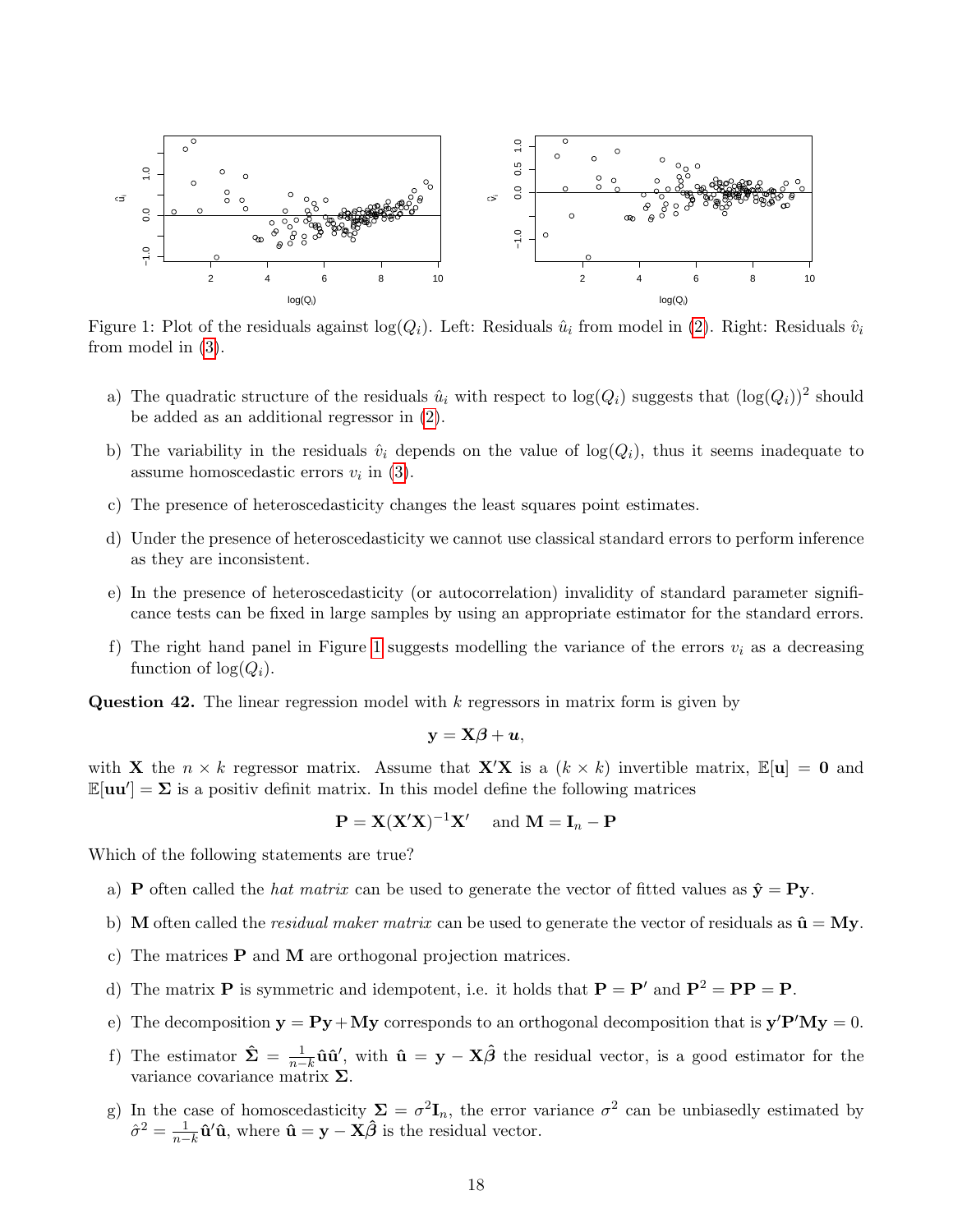#### 3.3 Time Series Analysis

Question 43. Which of the following are typical characteristics of financial asset return time-series?

- a) Distributions of asset returns are typically thin-tailed.
- b) Asset return time series are not weakly stationary.
- c) Asset return time series are highly correlated.
- d) Asset return time series have no trend.

Question 44. Financial market data are often characterized by so-called volatility clusters, i.e. large absolute returns are often followed by large absolute returns and small absolute returns are often followed by small absolute returns.

Denote  $R_t$  the return of some asset in period t. Which of the following assumptions are likely violated in the simple AR(1) model  $R_t = \beta_1 R_{t-1} + u_t$ ?

- a)  $\mathbb{E}(u_t|R_{t-1}) = 0.$
- b)  $\beta_1 > u_t$ .
- c) Conditional homoskedasticity of the  $u_t$ .
- d)  $\mathbb{E}(R_t^4) < \infty$ .

Question 45. Consider the model

$$
Y_t = \beta Y_{t-1} + u_t, \quad t = 1, \dots, T.
$$

with  $|\beta|$  < 1 and  $\mathbb{E}(u_t^4)$  <  $\infty$ . A fellow student states that all of the following assumptions are required for the OLS estimator of  $\beta$  to be consistent. Which of the following statements are true?

- a)  $\mathbb{E}(u_t|Y_{t-1}) = 0.$
- b) Var $(u_t) = \sigma^2 \quad \forall \quad i = 1, \ldots, n.$
- c) The  $u_t$  are independent.
- d)  $u_t \sim \mathcal{N}(0, \sigma^2)$ .

Question 46. Consider the following time series model with i.i.d. disturbances  $u_t$  having zero mean and unit variance

$$
Y_t = 0.2 + 0.4Y_{t-1} + u_t
$$

. Which of the following statements are true?

- a) The unconditional mean of  $Y_t$  is  $1/3$ .
- b)  $Y_t$  is an autoregressive process of order 1.
- c)  $\mathbb{E}(Y_t|Y_{t-1}) = 0.4Y_{t-1}.$
- d) The unconditional variance of  $Y_t$  is  $\approx 1.19$ .

**Question 47.** Which of the following conditions are necessary for a stochastic process  $Y_t$  to be classifiable as a weakly stationary process?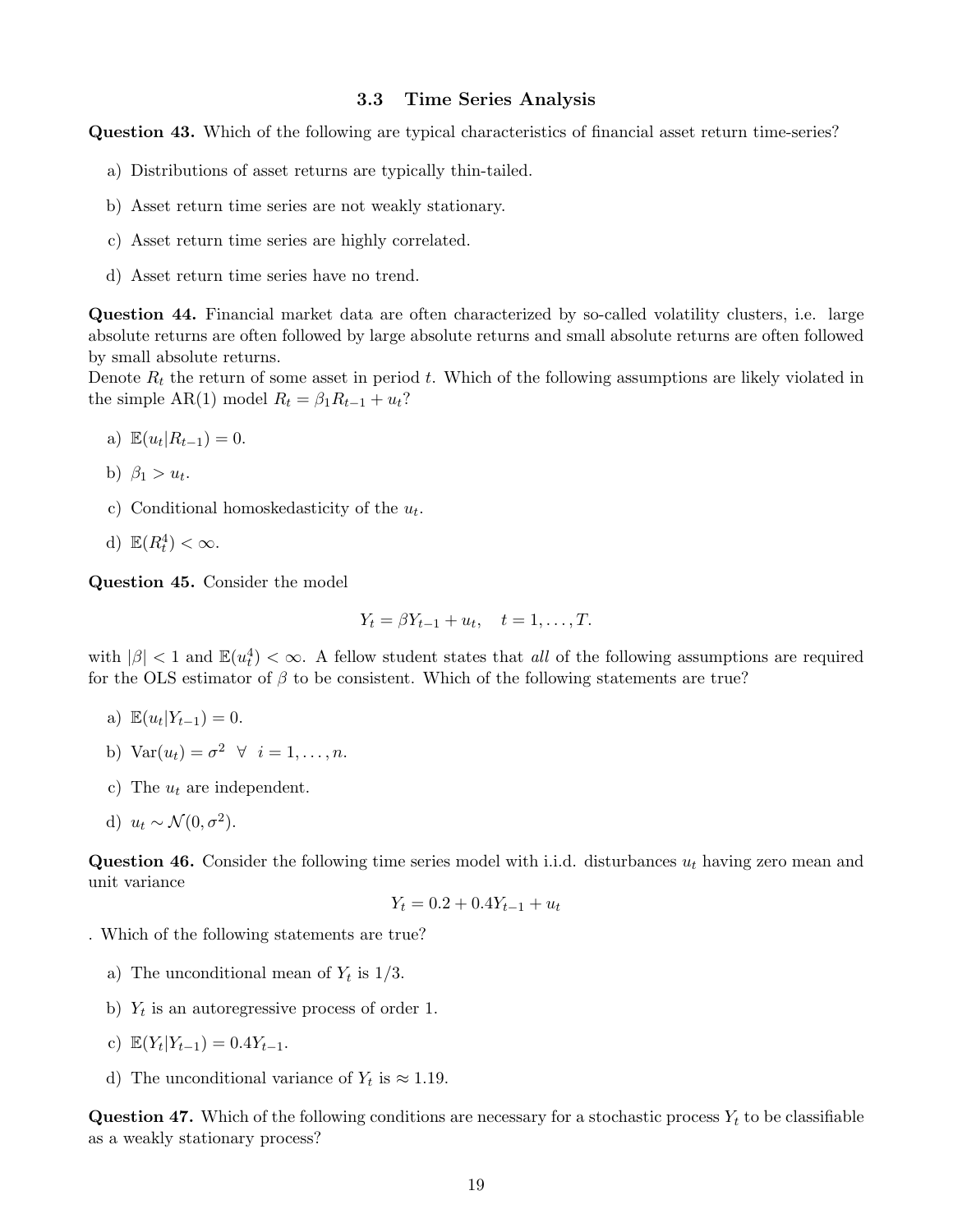- a) The mean must be constant.
- b) The variance of the process must constant.
- c)  $Y_t$  must have constant autocovariances.
- d) The probability distribution of  $Y_t$  must be the same for every t.

**Question 48.** Consider the  $MA(3)$  process

$$
Y_t = \beta_0 + \varepsilon_t + \theta_1 \varepsilon_{t-1} + \theta_2 \varepsilon_{t-2} + \theta_3 \varepsilon_{t-3}
$$

where  $\varepsilon_t$  is a white noise process with variance  $\sigma^2$ . Which of the following statements are true?

- a) The process  $Y_t$  has a zero mean.
- b) The autocorrelation function is zero at lag 5.
- c) The process  $Y_t$  has variance  $\sigma^2$ .
- d) The autocorrelation function of  $Y_t$  will have a value of one at lag 0.

Question 49. Consider the autoregressive process

$$
Y_t = 2Y_{t-1} + u_t
$$

with characteristic equation  $1 - 2z = 0$ . Which of the following statements are true?

- a)  $Y_t$  is a non-stationary process because all roots of the characteristic equation lie inside the unit circle.
- b)  $Y_t$  is a stationary process because all roots of the characteristic equation lie on the unit circle.
- c)  $Y_t$  is a stationary process because all roots of the characteristic equation lie outside the unit circle.
- d)  $Y_t$  is a stationary process because all roots of the characteristic equation are less than one in absolute value.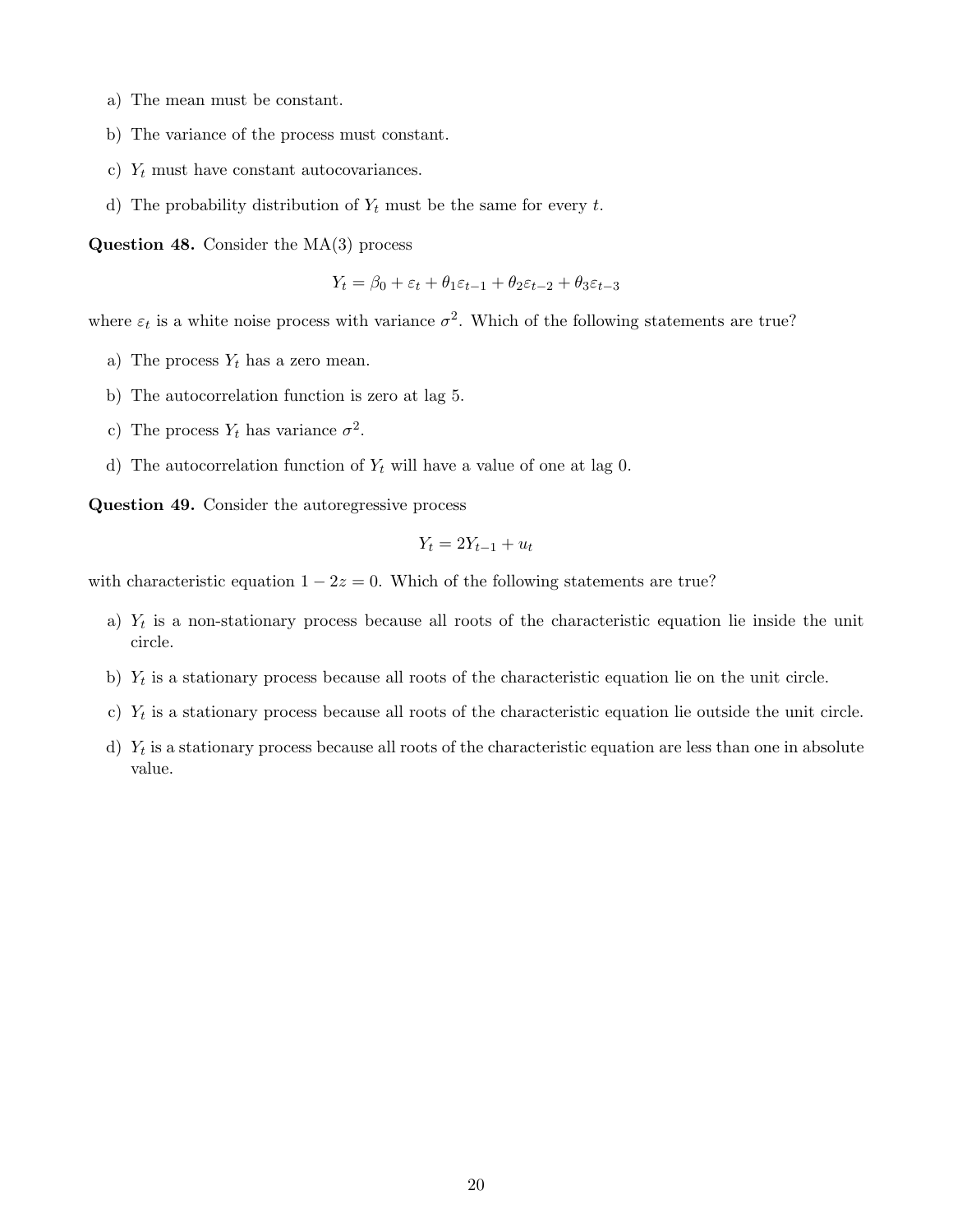# 4 Economics

#### 4.1 Microeconomics

Question 50. A household can choose between goods A and B. It has an income of 100 Euro. Good A costs 5 Euro and good B costs 10 Euro. Its utility-function is given by  $A^{0.5}B^{0.5}$ . What statements hold for the optimal consumption bundle?

- a) For the optimal consumption bundle it holds that  $A = 5$ .
- b) For the optimal consumption bundle it holds that  $A = 10$ .
- c) For the optimal consumption bundle it holds that  $B = 5$ .
- d) For the optimal consumption bundle it holds that  $B = 10$ .

Question 51. In general which statements are true about the optimal consumption bundle?

- a) The marginal utility per dollar spent must be the same for all goods and services in the consumption bundle.
- b) The optimal consumption bundle is the consumption bundle that maximizes a consumer total utility given his or her budget constraint.
- c) The optimal consumption bundle is the consumption bundle that maximizes a consumers total utility independent on his or her budget constraint.
- d) As long as the consumer spends all of his income he maximizes his utility.

Question 52. Demand and supply are given by

$$
Demand = -1.5p + 10
$$
  
Supply = 0.5p + 4

What statements hold for the equilibrium price and quantity?

- a) The equilibrium price is  $p = 3$ .
- b) The equilibrium price is  $p = 3.5$ .
- c) The equilibrium quantity is  $q = 5$ .
- d) The equilibrium quantity is  $q = 5.5$ .

Question 53. As in the previous question let demand and supply be given by

$$
Demand = -1.5p + 10
$$
  
Supply = 0.5p + 4

Would a price of 6 Euro clear the market?

- a) No, because this price is the equilibrium price.
- b) Yes, because this price is below the equilibrium price.
- c) Yes, because this price is the equilibrium price.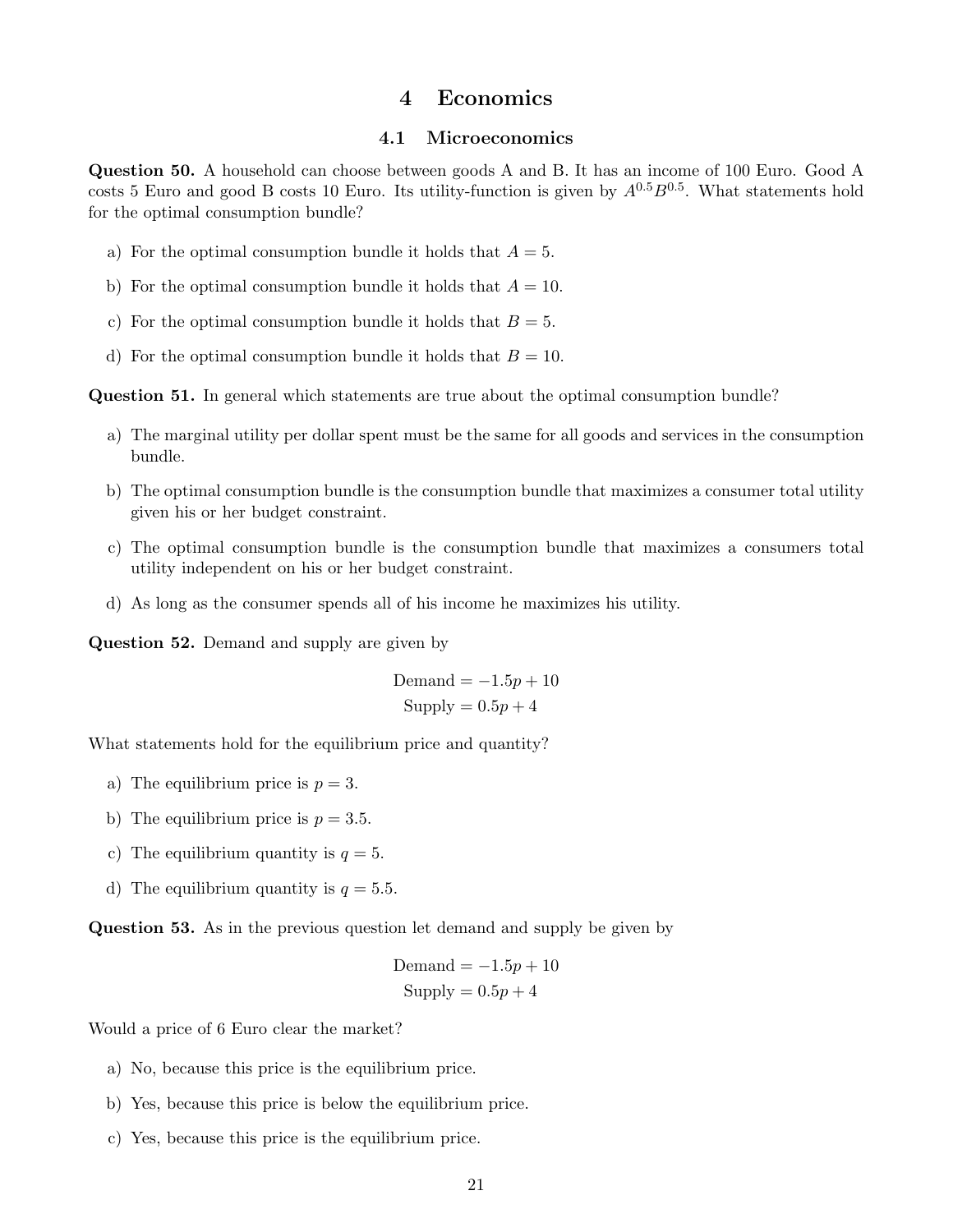d) No, because this price is above the equilibrium price.

Question 54. Two members of a criminal gang are arrested and imprisoned. Each prisoner is in solitary confinement with no means of communicating with the other. The prosecutors lack sufficient evidence to convict the pair on the principal charge, but they have enough to convict both on a lesser charge. Simultaneously, the prosecutors offer each prisoner a bargain. Each prisoner is given the opportunity either to betray the other by testifying that the other committed the crime, or to cooperate with the other by remaining silent. The possible outcomes are:

- If A and B each betray the other, each of them serves two years in prison
- If A betrays B but B remains silent, A will be set free and B will serve three years in prison (and vice versa)
- If A and B both remain silent, both of them will serve only one year in prison (on the lesser charge).

What is the Nash-equilibrium?

- a) Both betray each other.
- b) Both remain silent.
- c) One is silent and the other betrays.
- d) There is no Nash-equilibrium.

#### 4.2 Macroeconomics

Question 55. Which relationship does the Phillips curve describe?

- a) A trade off between an expansive monetary policy and unemployment.
- b) A trade off between inflation and unemployment.
- c) A positive correlation between inflation and unemployment.
- d) A trade off between inflation and expansive monetary policy.

Question 56. If the Consumer Price Index rises from 101 to 104, what does this imply for the real income of households?

- a) The real income increases.
- b) The real income decreases.
- c) The real income does not change.
- d) The nominal income decreases.

Question 57. What are the consequences of an increased capital stock in the Solow-Swan Model?

- a) It increases production growth in the long run.
- b) It decreases production growth in the long run.
- c) It increases production growth in the short run.